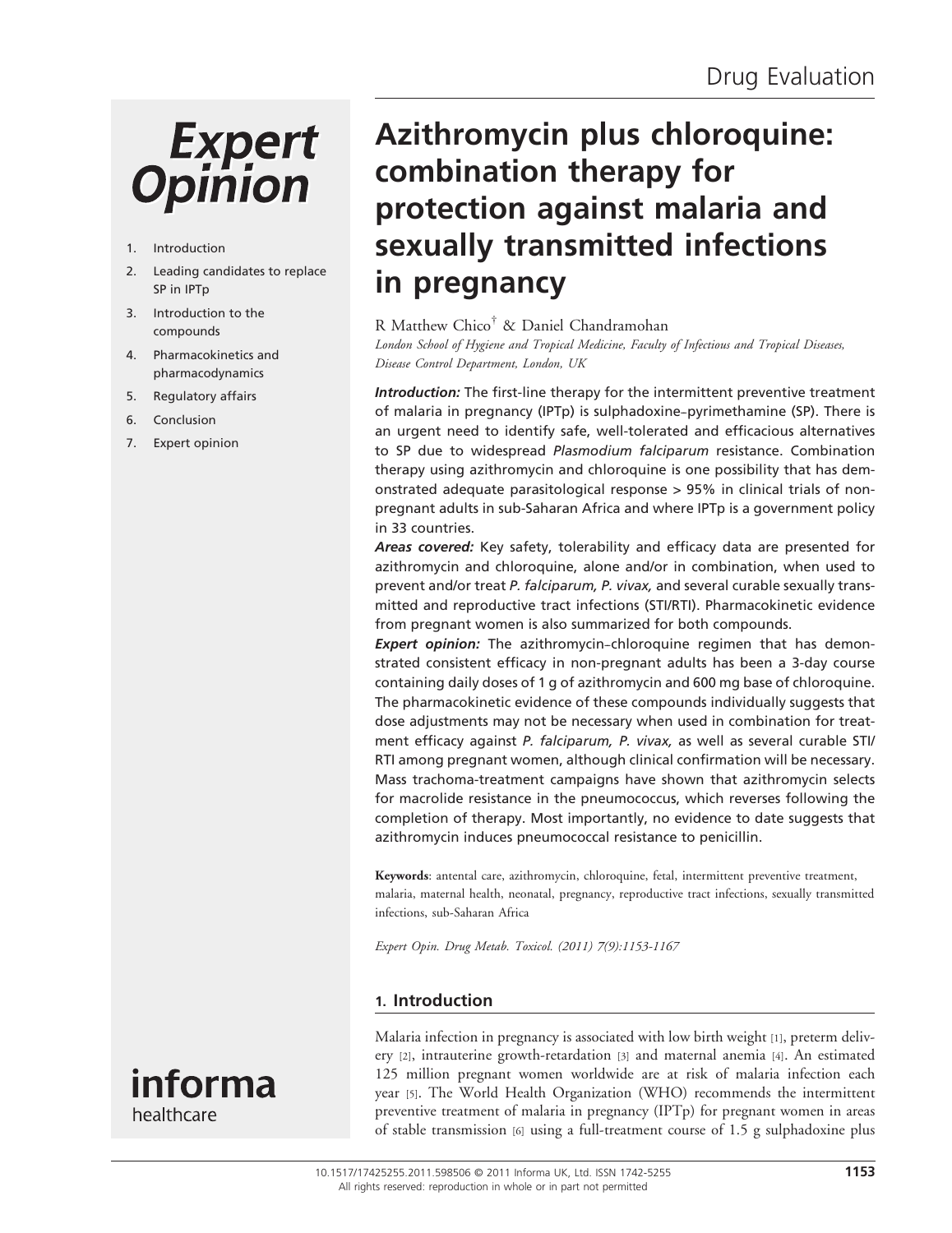

75 mg pyrimethamine (SP) administered two to three times following the onset of fetal movement [6]. SP-IPTp is a government policy in 37 countries worldwide, 33 of which are in sub-Saharan Africa [7]. The recent decline in parasite sensitivity to SP makes identifying alternative therapies for use in IPTp an urgent priority [8]. Table 1 lists the characteristics of an optimal IPTp drug. While no candidates to replace SP match the ideal profile, azithromycin--chloroquine (Box 1) may be an attractive alternative for several reasons. Both azithromycin [9-12] and chloroquine [13-16] have been safely administered individually in all trimesters of pregnancy. The combination has demonstrated additive to synergistic effect in vitro [17] and in vivo [18] against Plasmodium falciparum. Clinical trials in sub-Saharan Africa have produced day-28 adequate parasitological responses (APRs) exceeding 95% (studies 82563, 367653 [81] and 82576/O26-44 [83]) after adjustment with polymerase chain reaction (PCR) methods, a threshold recommended by the WHO for new and/or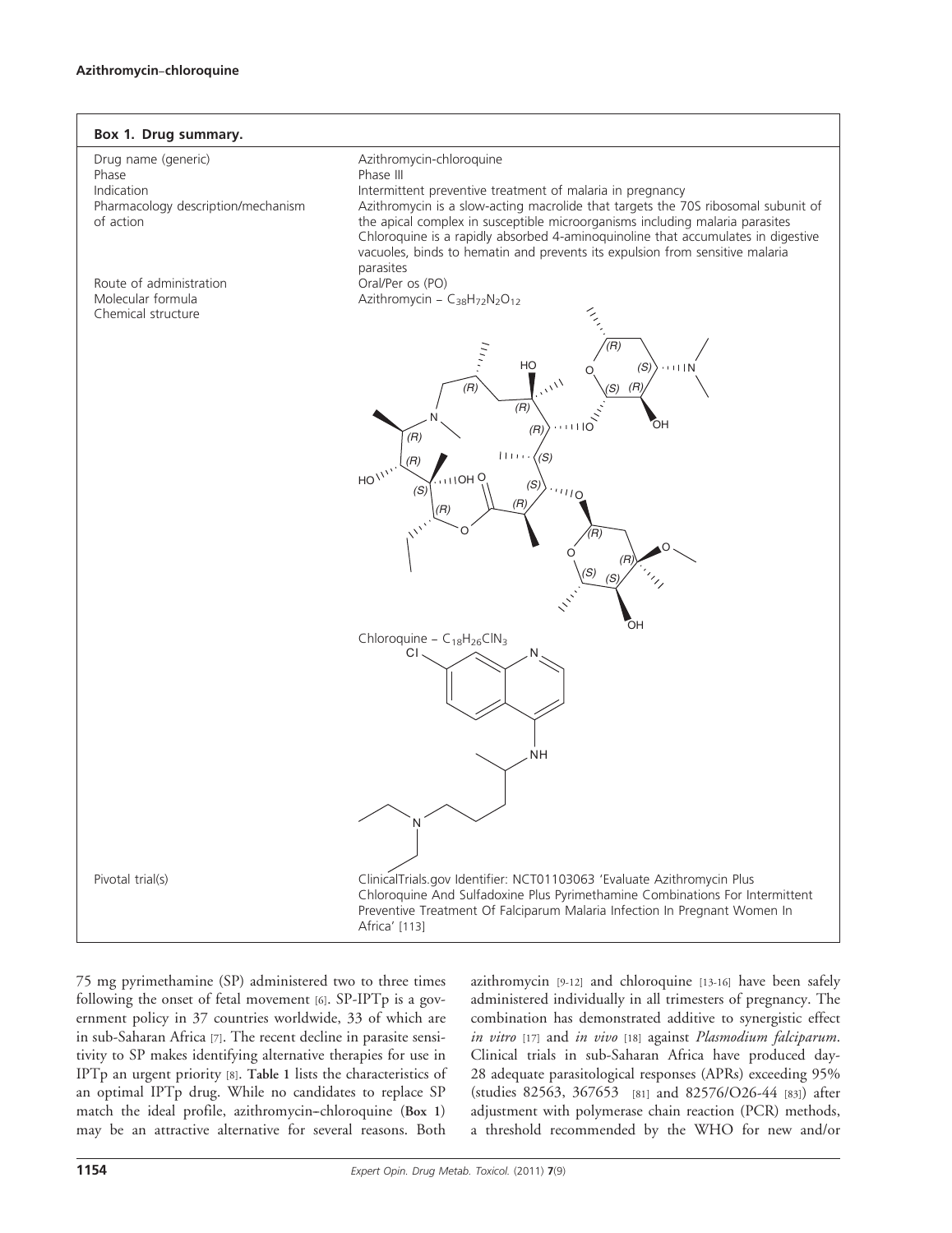#### Table 1. Optimal IPTp drug profile.

The optimal IPTp therapy would be a combination of two molecules that:

- $\checkmark$  Exhibit similar time above minimum inhibitory concentrations
- $\checkmark$  Support a once per month dosing regimen ( $\leq$  2 doses)
- $\checkmark$  Have different mode of actions to reduce resistance selection
- $\checkmark$  Are active against asexual & sexual stages
- $\checkmark$  Are not necessarily rapid acting\*
- $\checkmark$  Are either a fixed dose or loose combination
- $\checkmark$  Different from first line treatment for symptomatic malaria  $\checkmark$  Ideally active against other treatable maternal health
- problems, e.g. STI/RTI, maternal-fetal transmission of infection  $\checkmark$  Are safe during all the pregnancy, although pregnant women
- are unlikely to receive the first dose of IPTp in the first trimester
- $\checkmark$  Cost as little as possible per pregnancy with prices that are in line with current price estimates for artemisinin combination therapy (ACT)

Note: There are no new classes of medicines with plasma exposures above MIC for 28 days. Such exposure is most likely to be achieved by slow release depot formulations which would require molecules with doses of less than 10 mg/day. No such compounds currently exist.

\*Symptomatic women are treated with ACTs.

Source: Duparc, S. (2011). Personal communication. Medicines for Malaria Venture, Geneva, Switzerland.

alternative antimalarial therapy. A combination regimen with the higher azithromycin dose of 2 g is required to achieve > 95% parasitological clearance rates in India and South America. If used in IPTp, azithromycin may also provide protection against several sexually transmitted and reproductive tract infections (STI/RTI) including Treponema pallidum [19], Neisseria gonorrhoeae [20], Chlamydia trachomatis [21], Trichomonas vaginalis [22], and possibly bacterial vaginosis as observed with other broad-spectrum antibiotics administered in the first half of pregnancy [23]. This could be consequential as the combined prevalence of curable STI/ RTI is equal to, and higher in some settings, than the burden of malaria in pregnancy among women who seek antenatal care (ANC) in sub-Saharan Africa [24].

This review consolidates evidence from peer-review publications, conference reports and abstracts, as well as data from a recently published Cochrane review of azithromycin for the treatment of uncomplicated malaria in non-pregnant adults and discusses the potential use of azithromycin plus chloroquine for IPTp.

# 2. Leading candidates to replace SP in IPTp

#### 2.1 Mefloquine

Excluding selected areas of multidrug resistance along the Thai-Cambodian and Thai-Burmese borders, mefloquine is an efficacious chemoprophylaxis for the prevention of chloroquine-resistant P. falciparum [25] with a half-life between 14 and 41 days in healthy volunteers [26]. It is appealing as an IPTp drug, in part, because it can be administered as a single

therapeutic dose, like SP, during ANC visits. Thus, policy change from SP to mefloquine could have minimal impact on ANC service delivery. However, the single-dose regimen has been associated with a high prevalence of adverse reactions among pregnant women in Malawi (750 mg) [27] and Benin (15 mg/kg) [28]. In Benin, adverse events were experienced by 78% of women following the first mefloquine-IPTp dose, of which 28% sought medical care for their side effects. A review of mefloquine treatment among 3673 patients of all ages living along the Thai-Burmese border found that the most important adverse effect was drug-induced vomiting within the first hour of ingestion [29]. Recently, a doubleblinded, placebo-controlled trial of racemic mefloquine and (+)-mefloquine among healthy male and female volunteers in the UK was terminated prematurely due to high frequency of adverse events in both treatment groups. [30]. Severe central nervous reactions are of particular concern, occurring in  $\sim$  1 in every 6000 [31] to 10,000 [32] individuals. Women are affected by these reactions two times more often than men [33], a difference that may be attributable to doserelated toxicity that is more common among individuals with low body weight [34]. A Cochrane review of malaria chemoprophylaxis among travellers implicated mefloquine use at recommended dosages in the deaths of 22 travelers, including five suicides; no other drug had such reports [35]. Thus, despite its P. falciparum efficacy and ease of single-dose administration, it may be difficult to justify giving mefloquine to all women in IPTp regardless of their malaria status. Providing split-dose therapy may improve tolerability [36] but the long half-life of mefloquine raises the potential for drug-induced neuropsychiatric adverse events that persist for months [37].

#### 2.2 Azithromycin-based combinations (other than azithromycin plus chloroquine)

Sulphadoxine-pyrimethamine plus azithromycin may be useful where there is a low-to-moderate prevalence of parasites with dhfr/dhps (dihydrofolate reductase/dihydropteroate synthase) mutations. However, evidence is inconclusive in locales with a high prevalence of quintuple-mutant parasites. Recrudescent malaria, for example, was less frequent in Malawi among pregnant women who received two courses of SP-IPTp plus azithromycin (1 g/day for 2 days; 4 g total) compared with SP-IPTp alone, but the prevalence of placental parasitemia was similar [38].

In Malawi, the APPLe study (Azithromycin for the Prevention of Preterm Labor) failed to observe a difference in the prevalence of preterm delivery and birth weight among pregnant women who received 1 g azithromycin two times during the antenatal period, along with SP-IPTp, when compared with SP-IPTp alone [39]. One reason may have been the study design. In both treatment groups, 7.1% of women were venereal disease research laboratory VDRL-positive and, consequently, were given 1 g benzyl penicillin; the WHO recommends 2.4 MU of benzathine penicillin G (BPG) for pregnant women [40]. It is unknown whether such a course of benzyl penicillin affects fetal syphilis and, despite possibly curing maternal infection,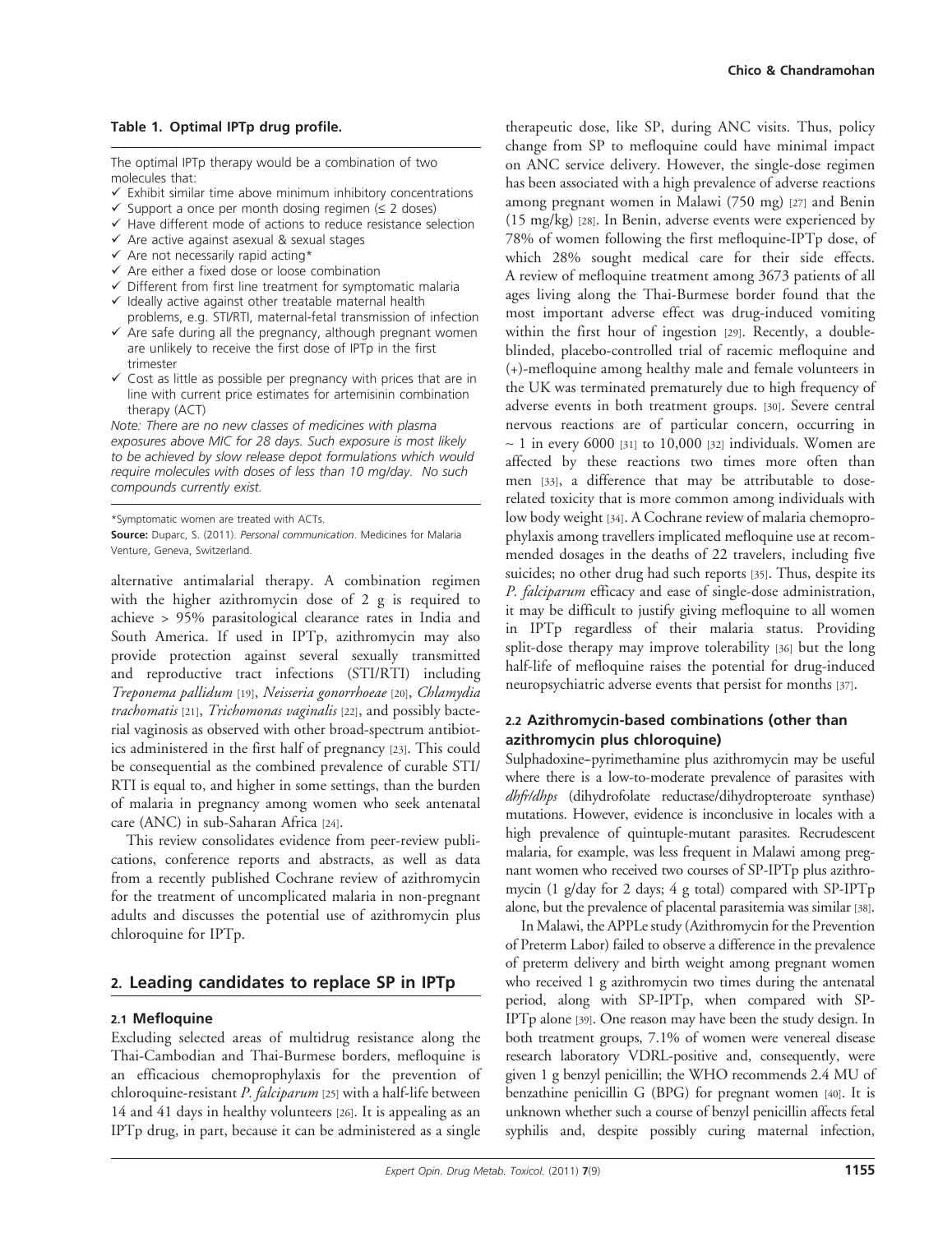azithromycin has not been proven efficacious against congenital infection if fetal tissues have already been penetrated by T. pallidum [41]. Thus, inappropriate treatment for congenital syphilis in both groups could have limited the protective effect of azithromycin on preterm delivery.

In contrast to these findings, a trial in Malawi recently reported clear benefit from more frequent dosing with SP-IPTp and azithromycin. The incidence of preterm delivery was 17.9 versus 15.4% among women given two doses of SP-IPTp compared with women given monthly SP-IPTp ( $p = 0.32$ ). With the addition of 1 g azithromycin on two occasions to monthly SP-IPTp, the incidence of preterm delivery was lowered further to  $11.8\%$  (p = 0.01). In this study, women who tested positive for syphilis were given 2.4 MU of BPG. Compared with the control group, women who received azithromycin also had a 35% lower risk of *T. vaginalis* infection (risk ratio =  $0.65$ ; p =  $0.02$ ) [22].

Piperaquine may possibly be combined with azithromycin and may be better tolerated than chloroquine [42], although the two have never been tested together and the teratogenicity of piperaquine is unknown. Further investigation is needed into the prolongation of the cardiac QTc interval observed following piperaquine treatment [43]. Pyronaridine and mefloquine have each demonstrated an additive effect in vitro with azithromycin [17], although pyronaridine teratogenicity requires evaluation. Dihydroartemisinin plus azithromycin are additive to synergistic in vitro [44] whereas artesunate has shown an antagonistic effect in vitro with azithromycin [17,45]. This is important as it may explain the poor in vivo efficacy observed in Tanzania during a pediatric trial that combined artesunate and azithromycin [46], but not seen in trials among semi-immune adults in Thailand [47] and Bangladesh [48]. The *in vitro* antagonism between azithromycin and artesunate may not have been apparent in Thailand and Bangladesh because the semi-immune adults were better able to render an acquired-immune response and, thus, overcame infection despite the drug antagonism, compared with more immunologically naive pediatric patients in Tanzania.

# 3. Introduction to the compounds

#### 3.1 Azithromycin

#### 3.1.1 Safety and tolerability

Synthesized in the 1980s, azithromycin is the first compound of the azalide family of antibiotics. Animal studies have shown that quantities two to four times the human daily dose do not reduce fertility nor cause fetal harm [49]. Doses up to 2 g azithromycin have been used in all trimesters of human pregnancy. A one-time dose of 1 g azithromycin is associated with mild-to-moderate side effects in adults including diarrhea or loose stools (7%), nausea (5%), vomiting (2%), and vaginitis (2%) with < 1% experiencing dizziness, headache, vertigo and/or somnolence [49]. Azithromycin is better tolerated than erythromycin and can be taken for shorter time periods to achieve the same therapeutic effect [50]. Long-term azithromycin chemoprophylaxis among HIV-positive patients, however, may be poorly tolerated [51,52].

#### 3.1.2 Efficacy

The chemoprophylactic efficacy of azithromycin against P. vivax has been known for 15 years. A trial in Indonesia among civilians and soldiers with limited immunity showed that a loading dose of 750 mg azithromycin, followed by 250 mg/day, was 100% (95% CI: 83.9 – 100) and 98.3% (95% CI: 89.4 – 99.9) protective, respectively, against P. vivax during a 20-week period [53]. Comparable chemoprophylactic efficacy, 98%  $(95\% \text{ CI: } 88 - 100)$ , was reported in a study among a similar population in Thailand [54]. Although these studies were conducted between 1996 and 1997, parasite sensitivity to azithromycin is likely to be the same today as the drug has not been used on any scale for malaria prevention.

Azithromycin is less active against P. falciparum. The trial in Indonesia described above reported 88.4% (95% CI: 56.6 - 97.4) and 62.9% (95% CI: 29.5 - 80.4) protective efficacy against *P. falciparum* in the same civilian and soldier populations, respectively, over a 20-week period [53]. A study of P. falciparum in India using a regimen of 1 g azithromycin plus placebo chloroquine on days 0, 1 and 2 produced an APR of 36% (5/14) at day 28 without PCR adjustment [18]. This was the first part of a two-stage trial that demonstrated in vivo synergy between azithromycin and chloroquine, and is described in greater detail within the azithromycin--chloroquine efficacy section.

#### 3.2 Chloroquine

#### 3.2.1 Safety and tolerability

Chloroquine is a 4-aminoquinoline antimalarial drug. Antenatal dosing with hydroxychloroquine throughout pregnancy has shown to have no effect on newborns up to 1 year postpartum [55]. An observational study did not detect any ophthalmological abnormalities in the children born to women who used hydroxychloroquine or chloroquine for a mean of 7.2 months during pregnancy [16]. The most commonly reported side effect of chloroquine in African population is pruritus which peaks 24 h after an oral dose [56]. Tolerability may vary among African populations as three times the treatment dose formerly recommended by the WHO does not appear to increase the incidence of adverse events in Guinea-Bissau [57]. Six times the therapeutic dose of 600 mg chloroquine can produce hypotension and cardiac failure [58]. Nevertheless, chloroquine is generally well tolerated in treatment doses, can be safely administered in any trimester of pregnancy [13-16] and readily crosses the placenta of pregnant women without teratogenic effect [59].

#### 3.2.2 Efficacy

Chloroquine was developed in 1934 and became the firstline treatment for all forms of malaria in the late 1940s and 1950s. A dose-finding study conducted during World War II reported that a regimen of 1500 mg base was used over 3 days to cure 10 Chinese and 8 American soldiers infected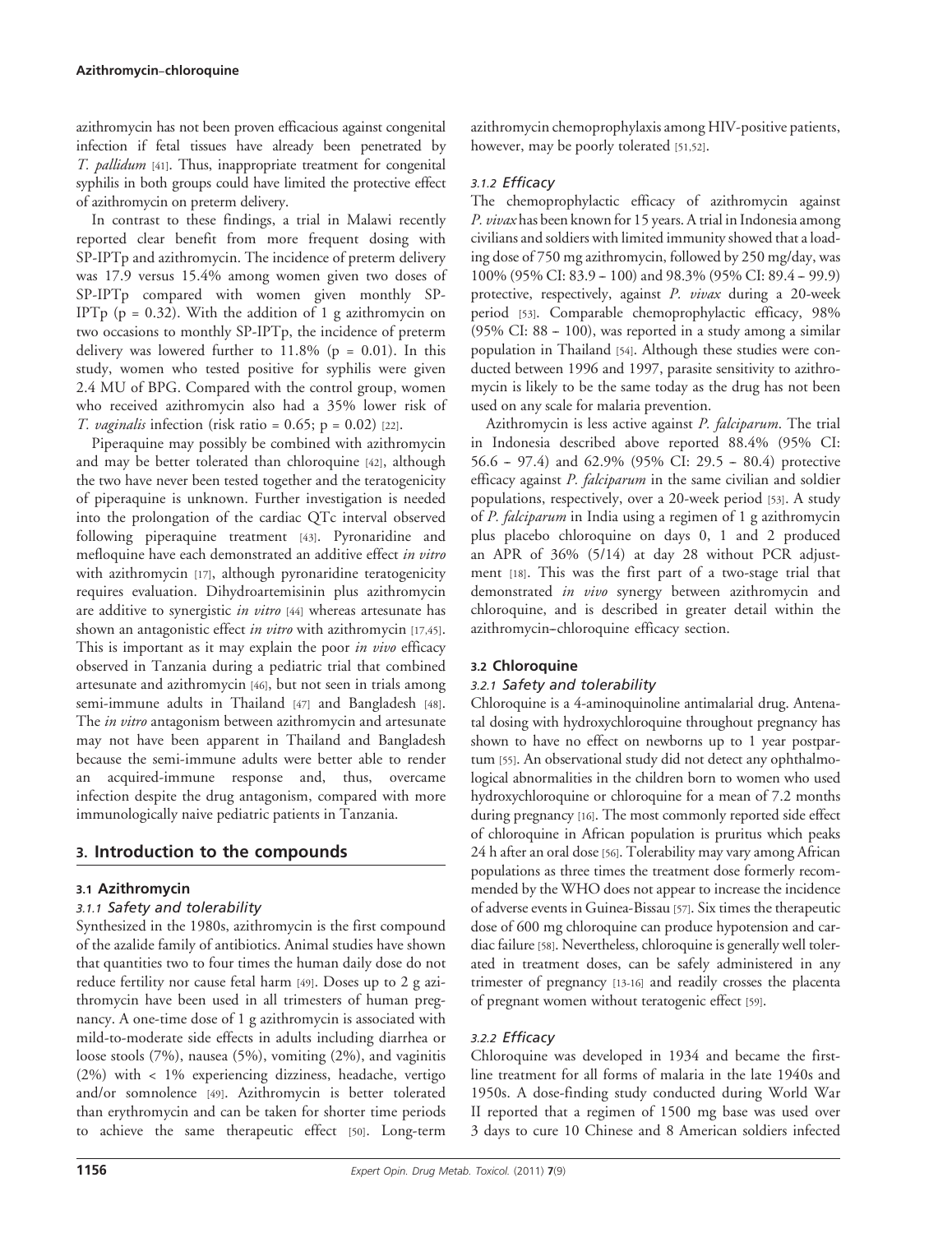with P. falciparum along the India-Burma border [60], important in so much as scant evidence was used to set a treatment regimen that had only been slightly modified in WHO recommendations some 50 years later [61]. A recent systematic review of studies shows that chloroquine still has an APR of 92.3% (95% CI: 90.3 - 94.2) at day 28 against P. vivax [62]. Treatment failures, however, have been on the rise over the past 5 years [63] with the primary foci of resistance in Indonesia, Papua New Guinea, Timor-Leste and other parts of Oceania [64]. Reports of chloroquine resistance have also come from India [65] and South America [66,67].

Although chloroquine remains available at the community level in many settings, it is no longer recommended for the treatment of uncomplicated P. falciparum infection. Prior to the introduction of SP-IPTp, pregnant women commonly received sachets of chloroquine chemoprophylaxis during antental consultations, each containing four weekly doses of 300 mg for self-administration [68]. Even today, chloroquine may offer modest chemoprophylactic effect against low birth weight among pregnant women in West Africa [69], although this may be limited to multigravidae [70]. Table 2 contains efficacy data of four studies that included chloroquine monotherapy arms, two being pediatric treatment trials of particular note. These are described within their national contexts below.

#### 3.2.2.1 Malawi and parasite sensitivity to chloroquine

Malawi was the first country in sub-Saharan Africa to abandon chloroquine in favor of SP for the treatment of uncomplicated malaria. In 1993, chloroquine treatment failure rates had been as high as 57.8% [71]. Five years later, chloroquine in vitro testing inhibited blood schizont development in 96.5% (28/29) of isolates, suggesting that selection pressure for chloroquine-resistant polymorphisms in the *pfcrt* and *pfmdr1* genes reduced as the use of chloroquine declined. Field sampling in 2001 failed to detect parasites with *pfcrt* [72] and chloroquine in vivo was 100% efficacious (63/63) in eradicating P. falciparum from asymptomatic semi-immune adults given 600 mg on days 0 and 1, and 300 mg on day 2 [73]. In 2005, a pediatric treatment regimen of 10 mg of chloroquine base/kg on days 0 and 1, and 5 mg/kg on day 2 produced a 98.88% (79/80) day 28 adequate clinical and parasitological response (ACPR) [74]. Genetic analysis of *P. falciparum* isolates between 1992 and 2005 suggests that chloroquine-susceptible parasites re-expanded their presence in Malawi after surviving undetected within asymptomatic hosts at the time drug pressure was removed [75]. Nevertheless, perpetuating chloroquineresistant polymorphisms comes with a high fitness cost for P. falciparum [76], which remains the most likely explanation for the rapid return of sensitivity.

#### 3.2.2.2 Guinea-Bissau and the impotency of chloroquine resistance

Plasmodium falciparum resistance to chloroquine was first reported in Guinea-Bissau in 1990 [77]. Between 1992 and

2005, an estimated 33% of parasites (range  $14 - 54%$ ) obtained from asymptomatic children were chloroquine-resistant. Among these strains, pfcrt 76T was associated with resistance but pfmdr1 86Y was not. In addition, the prevalence of single-nucleotide polymorphisms at *pfcrt* positions 76, 271 and 326, and *pfmdr1* position 86 did not change significantly [78]. During the same time period in the same geographic areas, the median 3-day chloroquine-treatment course was 63 mg/kg/day at health facilities, ranging from 60 mg/kg in 1995 to 75 mg/kg in 2000. Although the treatment efficacy was not reported, it appears as though a regimen with 2.5 times the WHO-recommended course suppressed the survival of P. falciparum and wild-type mutation [79]. This suggests that chloroquine resistance, while widespread, is not particularly potent [80].

Reinforcing this are data from a recent pediatric trial in Guinea-Bissau. A 3-day course of 50 mg/kg chloroquine, divided into six doses, was not inferior to a standard course of artemether-lumefantrine (20 mg/120 mg) or Coartem<sup>®</sup>, (Novartis) administered as up to four tablets at 0, 8, 24, 36, 48 and 60 h. The day-28 PCR-adjusted ACPR was 95.1% (150/158) for chloroquine and 96.6% (162/168) for artemether--lumefantrine. The PCR-adjusted ACPR for chloroquine was 93.8% (138/148) at day 42 and 93.1% (114/125) at day 70 [82]. The PCR-adjusted ACPR among the 60 patients with P. falciparum strains containing pfcrt 76T at days 28, 42 and 40 were 86.7, 82.3 and 79.7%, respectively [79]. No severe drug-related adverse events were reported, although pruritus was reported in 19.9% (36/181) of children in the chloroquine group compared with 5.4% among those given artemether--lumefantrine (p < 0.001).

# 3.3 Azithromycin plus chloroquine

#### 3.3.1 Safety and tolerability

Data available on the safety and tolerability of azithromycin plus chloroquien are limited. However, the analysis in the Cochrane review shows a dose--response relationship with azithromycin and nausea; 33% (33/100) of participants given a 3-day course containing 2 g/day azithromycin reported nausea, compared with 9.6% (11/114) from a 3-day regimen of 1 g/day azithromycin. No other dose--response relationships were observed, although chloroquine-associated pruritus was common in sub-Saharan Africa studies where the prevalence ranged from 28.3% (32/113) to 51.8% (59/114) [81]. Data are not disaggregated by country or study site, but as previously noted, evidence from a study among children in Guinea-Bissau suggests that some African populations tolerate chloroquine better than others [79].

#### 3.3.2 Efficacy

A placebo-controlled two-arm trial followed by an open-label single-arm study in India demonstrated in vivo synergy using the combination of azithromycin plus chloroquine [18]. In the placebo-controlled trial, 32 semi-immune subjects were treated for uncomplicated P. falciparum malaria with either: (a) 1 g azithromycin plus chloroquine placebo for 3 days, or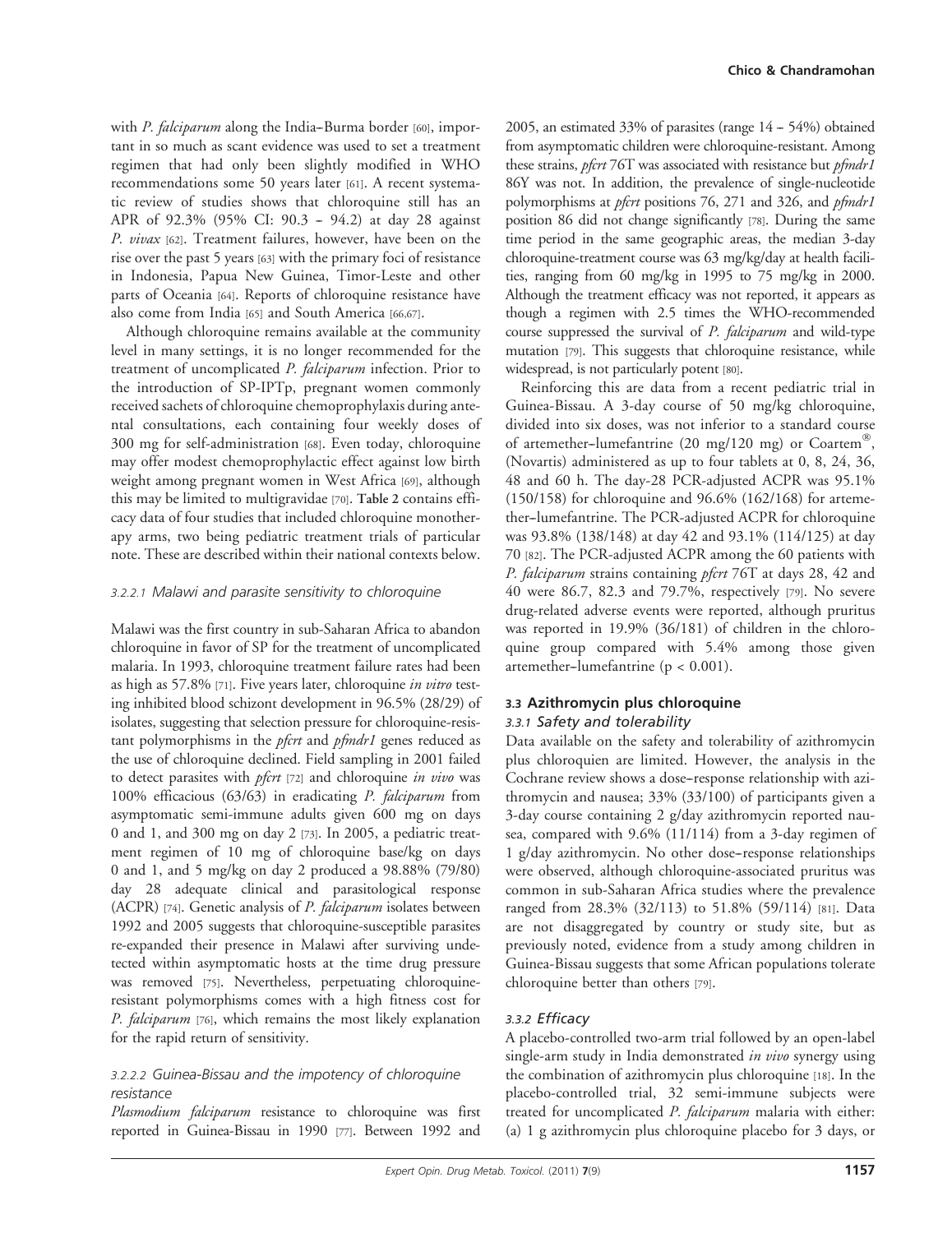| recent studies.                                                                  |                                                         |                                                                                                                                                                                                                                                 |                              |                                                                                               |                                                             |
|----------------------------------------------------------------------------------|---------------------------------------------------------|-------------------------------------------------------------------------------------------------------------------------------------------------------------------------------------------------------------------------------------------------|------------------------------|-----------------------------------------------------------------------------------------------|-------------------------------------------------------------|
| Country                                                                          | Years of study [Ref.]                                   | Drug regimen                                                                                                                                                                                                                                    | Sample size                  | PCR-unadjusted APR<br>at day 28 (95% CI)                                                      | at day 28 (95% CI)<br>PCR-adjusted APR                      |
| Western Kenya                                                                    | 2004 [81] Pfizer 82563                                  | 500 mg CQ days 0, 1, 2 plus AZ placebo<br>g AZ plus 600 mg CQ days 0, 1, 2                                                                                                                                                                      | Б<br>$\overline{ }$          | $\lessgtr$<br>₹                                                                               | $87.5\%$ (59.8 - 100)<br>100% (NA)                          |
| Malawi (children)                                                                | 2005 [74] Laufer et al.                                 | IO mg/kg CQ days 0, 1 and 5 mg/kg CQ day 2<br>SP (1.25 mg/kg and 5 mg/kg) day 0                                                                                                                                                                 | $\rm ^{\rm 50}$<br>87        | ≨≨                                                                                            | $98.7\%$ (96.3 – 100)*<br>18.4% (10.3 – 26.5)*              |
| Ghana, Kenya, Mali, Uganda,<br>Zambia                                            | O26-44 [81] Pfizer 82576<br>2004 - 2006 [83]            | 1 g AZ and 600 mg CQ days 0, 1, 2 plus MQ placebo day 0<br>500 mg AZ and 600 mg CQ days 0, 1, 2 plus MQ placebo day 0<br>750 mg MQ and 500 mg MQ day 0 plus placebo AZ and CQ days 0, 1, 2                                                      | 103<br>103                   | Arm suspended: inadequate efficacy of regimen outside of Africa<br>₹<br>₹                     | 99.0% (97.1 - 100)<br>98.1% (95.4 - 100)                    |
| Burkina Faso, Ghana, Kenya,<br>Guinea-Bissau (children)<br>Mali, Senegal, Zambia | 2006 - 2007 [81]<br>2006 - 2008 [79]<br>Pfizer 367653   | 50 mg/kg CQ in 6 doses days 0, 1, 2<br>1 g AZ and 600 mg CQ days 0, 1, 2<br>750 mg MQ and 500 mg MQ day 0                                                                                                                                       | 158<br>112<br>107            | $\frac{1}{2}$<br>$\lessgtr$<br>$\lessgtr$                                                     | $95.1\% * (91.5 - 98.4)$<br>99.1% (97.4 - 100)<br>100% (NA) |
| India                                                                            | Dunne et al. 2005b<br>1998 - 2001 [18]<br>Ursing et al. | 500 mg CQ days 0, 1 plus placebo AZ day- 0, 1, 2 and CQ day 2<br>AL (20 mg/120 mg) up to 4 tablets at 0, 8, 24, 36, 48 and 60 h<br>g AZ days 0, 1, 2 and 600 mg CQ days 0, 1 and 300 mg<br>g AZ plus CQ placebo days 0, 1, 2<br>CQ day 2        | 1500                         | $96.8\%$ $(92.5 - 100)*$<br>$26.7\% (4.3 - 49.1)$ *<br>$33.3\%$ $(9.5 - 57.2)*$<br>$\lessgtr$ | $96.6\%*(93.6 - 99.2)$<br>₹<br>$\lessgtr$<br>$\lessgtr$     |
| India                                                                            | O26-45 [81] Pfizer 74841<br>2004 - 2005 [129]           | 500 mg AZ and 600 mg CQ days 0, 1, 2 plus placebo 500 mg AZ<br>1 g AZ days 0, 1, 2 and 600 mg CQ day- 0, 1 and 300 mg<br>CQ day 2<br>500 mg CQ days 0, 1 and 300 mg CQ day 2 SP<br>$(1.5 g/75 mg)$ day 0<br>days 0, 1, 2                        | 59<br>72<br>73               | $-92.1$<br>99.7)<br>$66.1\%$ (54.0 - 78.2)<br>94.4% (89.2 -<br>83.6% (75.1                    | $\frac{1}{2}$<br>$\frac{1}{2}$<br>$\lessgtr$                |
| Indonesia                                                                        | 2004 - 2005 [81]<br>Pfizer 84240                        | SP (1.5 g/75 mg) day 0 plus placebo 1 g AZ and placebo 600 mg CQ<br>days 0, 1, 2<br>1 g AZ and 600 mg CQ days 0, 1, 2 plus placebo SP day 0<br>500 mg AZ and 600 mg CQ days 0, 1, 2 plus placebo 500 mg AZ<br>days 0, 1, 2 and placebo SP day 0 | $\frac{1}{2}$<br>$\supseteq$ | Arm suspended after 19 randomizations; no efficacy data reported<br>₹<br>≸                    | $30.8\%$ (5.7 – 55.9) <sup>‡</sup><br>$80\%$ (55.2 – 100)   |
| Colombia and Suriname                                                            | O26-46 [81] Pfizer 84227<br>2004 - 2005 [130]           | 1 g AZ days 0, 1, 2 and 600 mg CQ days 0, 1 and 300 mg CQ day 2<br>500 mg AZ and 600 mg CQ days 0, 1, 2 plus placebo 500 mg AZ<br>AP (1 g/400 mg) days 0, 1, 2<br>days $0, 1, 2$                                                                | 113<br>112                   | Arm suspended: inadequate efficacy 36.4% (4/11) day-28 PCR-unadjusted<br>≸                    | $60.1\%$ (51.7 – 68.8) <sup>‡</sup><br>100% (NA)            |
| Colombia and<br>India                                                            | ASTMH 62/374 [81]<br>2006 - 2008 [84]<br>Pfizer 282919  | g AZ and 600 mg CQ days 0, 1, 2                                                                                                                                                                                                                 | 107                          | ₹                                                                                             | $97.2\% (94.1 - 100)^{\frac{1}{7}}$                         |
|                                                                                  |                                                         |                                                                                                                                                                                                                                                 |                              |                                                                                               |                                                             |

Table 2. Efficacy of azithromycin, chloroquine or the combination against P. Falciparum infection observed among non-pregnant adults and children in Table 2. Efficacy of azithromycin, chloroquine or the combination against P. Falciparum infection observed among non-pregnant adults and children in recent studies. J.

\*Appropriate clinical and parasitic response (ACPR).

zPartially PCR-adjusted.

\*Appropriate clinical and parastic response (ACPR).<br>†Partially PCR-adjusted.<br>AL: Artemether–lumefantrine (Coartem®); AP: Atovaquone–proguani); AZ: Azithromycin; CQ: Chloroquine; PCR: Polymerase chain reaction; PQ: Piperaqu ); AP: Atovaquone--proguanil; AZ: Azithromycin; CQ: Chloroquine; MQ: Mefloquine; PCR: Polymerase chain reaction; PQ: Piperaquine; SP: Sulphadoxine--pyrimethamine. AL: Artemether--lumefantrine (Coartem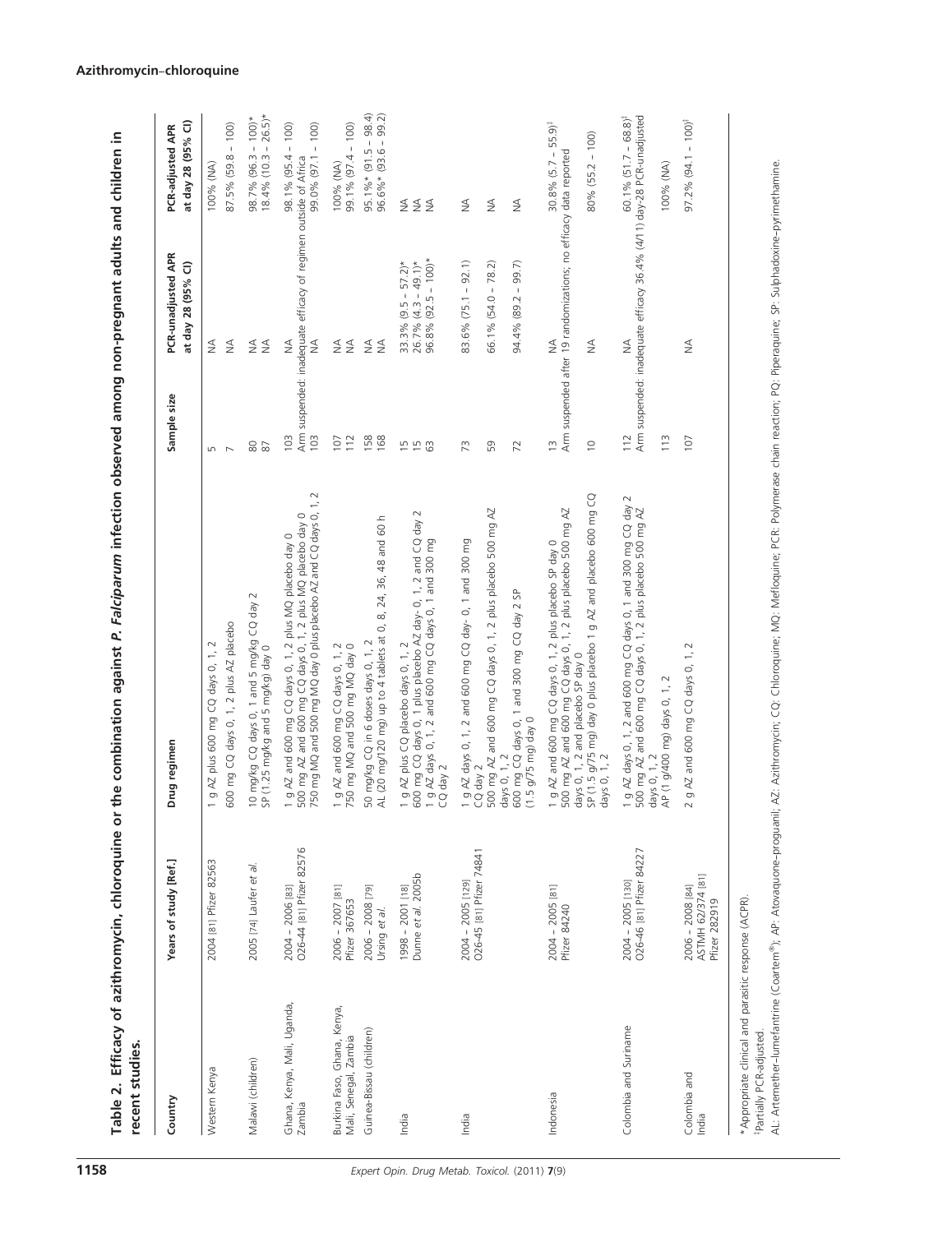(b) 600 mg chloroquine the first 2 days and 300 mg on the last day, plus azithromycin placebo all 3 days. In the second open-label study, 64 semi-immune subjects with P. falciparum infection were treated with azithromycin and chloroquine using doses similar to the two-arm trial. ACPR in azithromycin without PCR correction at day 7 in the azithromycin monotherapy arm was 62.5% (10/16) whereas in the chloroquine monotherapy group it was 87.5% (14/16). By day 28, azithromycin had continued to suppress fever and parasites in only 33.3% (5/15) of subjects whereas chloroquine maintained an ACPR in just 26.7% of cases (4/15). These outcomes were in contrast to the treatment effect reported among subjects who received combination therapy. ACPR at day 7 was 96.8% (61/63) and the same level of ACPR was maintained at day 28. The observed difference in ACPR between the two studies may have been exaggerated because baseline parasite counts were three times higher among subjects in the randomized trial compared with the single-arm open-label study; mean parasite densities were 17,254 parasites/µl among those given azithromycin, 18,542 parasites/µl for chloroquine recipients, whereas the azithromycin plus chloroquine group had a mean of 6417 parasites/µl. However, this baseline difference may not be consequential in the context of IPTp; baseline mean parasite counts in several recent studies of pregnant women across treatment groups were 1154 per µl in Benin [28], 945 per µl in Malawi [38] and 194 per µl in Ghana [82]. It is also likely that women in sub-Saharan have greater acquired immunity than their Indian counterparts. Thus, the synergy between azithromycin and chloroquine observed in the Indian studies may be replicable elsewhere among pregnant women whose parasite densities at the time of treatment are equal to or lower than levels reported in the Indian study population.

The results of several published clinical trials, conference presentations and data from a recently published Cochrane review are consolidated in Table 2, while important contextual factors are discussed below. Studies investigating azithromycin plus chloroquine involved only non-pregnant adults with P. falciparum infections.

The first study of azithromycin plus chloroquine in sub-Saharan Africa was a small two-arm placebo-controlled trial in a high-transmission area of western Kenya that was suspended prematurely due to logistical issues. Nevertheless, a regimen of 1 g azithromycin plus 600 mg chloroquine daily for 3 days was able to achieve parasite eradiation in five of five subjects by day 28; one treatment failure (RIII) was reported that cleared by day 7 and did not recur through day 28 [81]. This was followed up by a multicenter, multicountry, placebo-controlled trial in sub-Saharan Africa that compared two regimens of azithromycin (1 g vs. 500 mg) plus 600 mg chloroquine daily on days 0, 1 and 2 against a split dose of mefloquine, 750 mg and then 500 mg 6 - 10 h later, administered on day 0. The study arm of 500 mg azithromycin was suspended early based on the data from South America and India; no data were reported. However the day-28 PCR-adjusted APR for the group given three doses of 1 g azithromycin plus 600 mg chloroquine was 98.1% (101/103) compared to mefloquine with 99.0% (102/103) [81]. Of particular interest is the sub-analysis of APR by *pfcrt* prevalence by the study site. In Ndola, Zambia, where the prevalence of *pfcrt* was  $27\%$ , the APR at day 28 was  $100\%$  (55/55); in Jinja and Kampala, Uganda, where *pfcrt was* 98%, the APR at day 28 was 94.4% (17/18) [83]. A confirmatory multicenter trial comparing the same regimens of azithromycin--chloroquine and mefloquine sans placebo showed that the day-28 PCR-adjusted APR for azithromycin-chloroquine was 100% (107/107) and 99.1% (111/112) for mefloquine [81].

Several studies of azithromycin-chloroquine have been conducted outside of sub-Saharan Africa and are included in Table 2. Based on trials conducted in India, Indonesia and Colombia/Surinam, regimens containing 500 mg azithromycin plus 600 mg chloroquine for 3 days may contain insufficient azithromycin to achieve 95% APR at day 28. Similarly, regimens of 3 days containing < 600 mg chloroquine each day (300 mg on day 2, for example) may also not be able to reach the WHO-recommended treatment efficacy threshold. A multicenter study in India and Colombia evaluated a combination of 2 g azithromycin with 600 mg chloroquine base once daily for 3 days; the PCR-adjusted day-28 efficacy was 97.2% (104/107) [81,84].

### 4. Pharmacokinetics and pharmacodynamics

#### 4.1 Azithromycin

Azithromycin is an analog of erythromycin, modified by the insertion of a nitrogen atom into the macrolide nucleus. It is stable at gastric pH with a high affinity for tissue due to the presence of two basic tertiary amine groups which enhance its amphiphilic properties [85]. Azithromycin targets the 70-S ribosomal subunit of the apical complex in susceptible microorganisms including P. falciparum and P. vivax [86]. Once attached, azithromycin hinders polypeptide development by triggering premature detachment and movement along the peptide exit tunnel. Thus, azithromycin induces 'delayed death' by either inhibiting genetic translation and causing the progeny of parasites to inherit non-functioning apicoplast [86-89] or rendering second-generation parasites incapable of establishing parasitophorous vacuoles following erythrocytic invasion [86].

Azithromycin accumulates in hepatic, renal, pulmonary and splenic tissue [90], slowly reaching the circulatory system over a 1-week period [86]. It has a half-life of 68 h in healthy volunteers [91] and an absolute bioavailability between 34 and 52% following oral administration [92,93]. Less than 3.0% of a maternal dose perfuses the placenta [94]. Azithromycin is not known to cause any clinically significant interactions [95].

A study of 20 pregnant women showed that maternal serum concentrations peak within 6 h of dosing and high serum concentrations are sustained for 24 h [96]. Compared with serum, azithromycin achieves high and sustained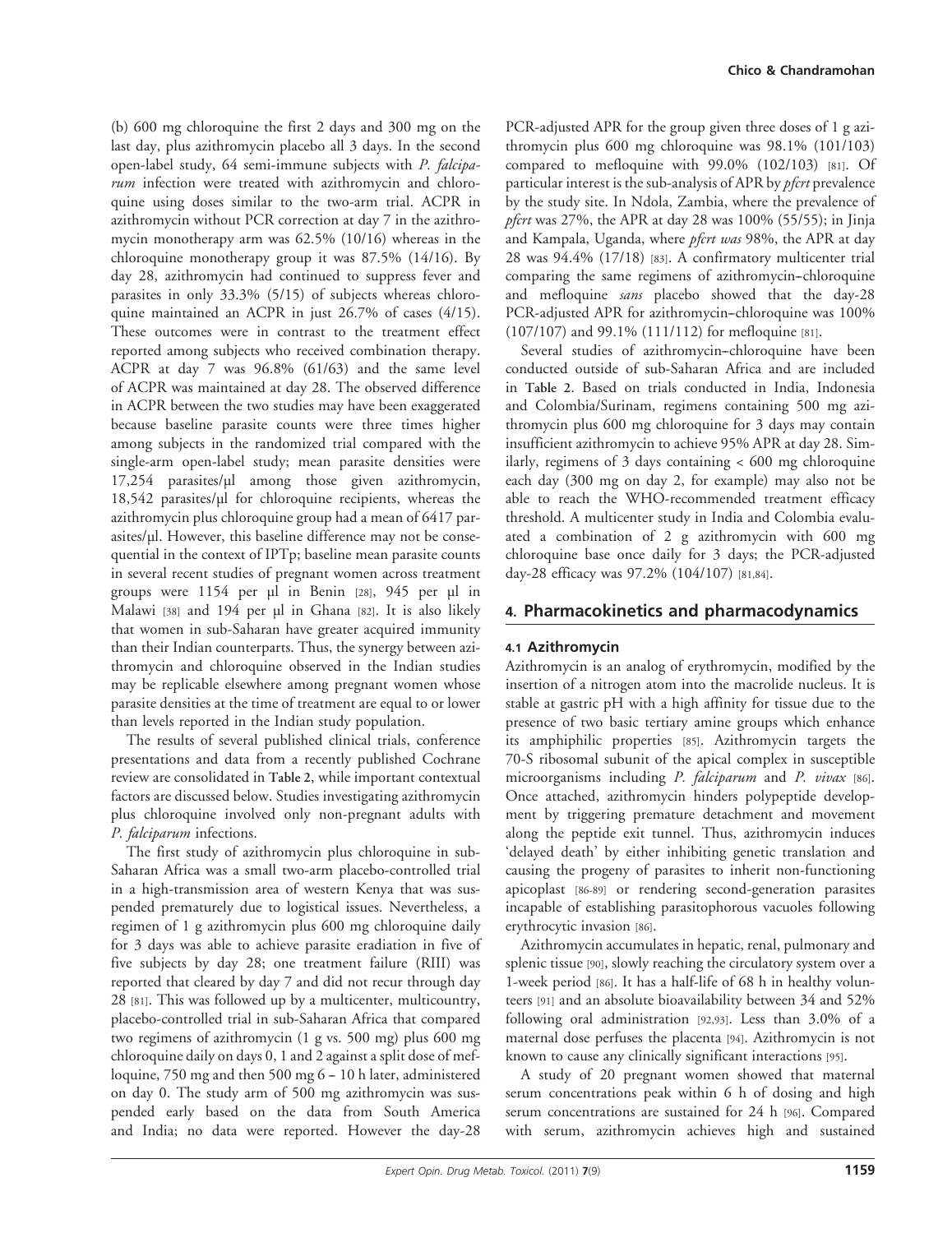concentrations in the body tissues. In the above study, the concentrations were seven, six and three times higher in placental, myometrial and adipose tissues, respectively. Figure 1 illustrates the concentration--time profile of azithromycin over time in serum and tissues. A more recent pharmacokinetic study of azithromycin (two 2 g doses 24 h apart) plus chloroquine (450 mg base daily for 3 days) given to 31 pregnant and 29 non-pregnant women in Papua New Guinea showed that plasma concentrations of azithromycin differ between groups within the first 48 h of dosing. The pharmacokinetic profiles were similar between groups, indicating that dose adjustments may not be necessary among pregnant women, even in the presence of parasitemia [97]. Chloroquine pharmacokinetic end points were not reported.

#### 4.2 Chloroquine

Chloroquine is quickly absorbed and reaches high concentrations in the digestive vacuoles of malaria parasites. Once there, chloroquine forms a complex with ferriproporphyrin IX (FP), a major toxic by-product of parasitic hemoglobin digestion, preventing parasites from polymerizing FP into harmless hemozoin and expelling it through their digestive vacuoles. As a result, parasite membranes become highly permeable, causing rapid death [98]. As discussed previously, resistance to chloroquine is associated with parasite protein *pfcrt* (mutant alleles K76T or, in two single cases, K76N or K76I [99]). These are located in the digestive membrane of the food vacuole [100,101]. Some researchers suspect that pfcrt enables protonated chloroquine to escape the food vacuole whereas others postulate that *pfcrt* binds directly to chloroquine, inhibiting its ability to alter vacuole pH [102].

Peak plasma concentrations of chloroquine are reached within 2 h of oral dosing with an absolute bioavailability ranging from 70 to  $\sim 100\%$  [103-105]. Chloroquine accumulates extensively in hepatic, connective and pigmented tissues [106]. Greatest concentrations are found in erythrocytes, granulocytes and platelets, whereas 55% is protein-bound in plasma  $[106]$ . Its half-life is  $1-2$  months  $[107,108]$ .

Known pharmacokinetic interactions of chloroquine are presented in Table 3. Of note, chloroquine reduces the systemic exposure of praziquantel by 65% and peak concentrations by 59% [109]. Praziquantel is the first-line antischistosomal therapy recommended by the WHO for use among pregnant women in endemic areas [110].

A pharmacokinetic study in Thailand among 12 pregnant and 13 non-pregnant women who received a 3-day course of 25 mg/kg chloroquine for acute P. vivax malaria reported that the total area under the whole-blood chloroquine concentration--time curve tended to decrease with gestational age. However, pregnancy did not alter overall pharmacokinetics and researchers concluded that no adjustment in regimen would be required for pregnancy [111]. The results of another pharmacokinetic study in Papua New Guinea involving 30 pregnant and 30 non-pregnant indicate otherwise. Women were given a daily dose of 450 mg chloroquine base for 3 days along with SP-IPTp per national policy. Chloroquine and related metabolites were still present 42 days later, but plasma concentrations were significantly lower in pregnant women. This may explain treatment outcomes among those with asymptomatic parasitemia at enrollment. In total, 43.3% (26/60) had malaria infections: 20 P. falciparum, 4 P. vivax, and 2 P. malariae. By day 28, P. vivax and P. malariae cases were cured whereas recrudescent P. falciparum was found among 5 of 13 pregnant women and 2 of 7 non-pregnant women. Thus researchers suggested a dose of 600 mg/ day among pregnant women, particularly important where P. falciparum is prevalent. Table 4 combines key pharmacokinetic results from the two Papua New Guinea studies, comparing selected end points for chloroquine [112] and azithromycin [97]. A Phase III multicenter study in sub-Saharan Africa is testing a fixed-dose combination of azithromycin--chloroquine for use in IPTp. The regimen contains 27% more chloroquine (620 mg base daily for 3 days) per course than the amount used in Papua New Guinea with the addition of 1 g azithromycin daily for 3 days [113]. A separate clinical trial being conducted in parallel at the same sites will evaluate the parasite clearance rates and pharmacokinetics of the same fixed-dose combination regimen in pregnant women with *P. falciparum* parasitemia [114].

# 4.3 Azithromycin plus chloroquine

Azithromycin and chloroquine do not exhibit any direct pharmacokinetic interactions [115]. Chloroquine is known to delay cardiac repolarization through inhibition of the potassium ion channel [116], increasing the chances of prolonging the electrocardiogram QT interval, while azithromycin does not [117]. The assessment of electrical alternans in an anesthetized guinea-pig showed that there is no additional risk of arrhythmia when azithromycin and chloroquine are used in combination; azithromycin may even be slightly protective of arrythmogenic risk when administered with chloroquine [118].

Re-emerging chloroquine sensitivity has been reported where its use has been suspended [73,119]. Given that azithromycin and chloroquine target unique metabolic pathways in *Plasmodia*, it is possible that the re-introduction of chloroquine with azithromycin as a partner drug may prevent re-selection of parasites carrying the *pfcrt* mutation. This must be verified in appropriate clinical trials and monitored with ongoing surveillance. Azithromycin use against trachoma in mass-treatment campaigns has induced transient resistance in the pneumococci [120]. A clusterrandomized trial for trachoma control in Ethiopia reported that four treatments of 1 g azithromycin over a 1-year period among children aged  $1 - 5$  years of age increased the prevalence of azithromycin resistance in pneumococcal isolates from 6.3%  $(95\% \text{ CI: } 1.0 - 15.7)$  to 62.3%  $(95\% \text{ CI: } 49.1 - 75.4)$ , a full year after the final course of azithromycin has been administered [121]. Communities were not followed after treatments were stopped, but single-dose mass administration campaigns have reported rapid increases in azithromycin resistance among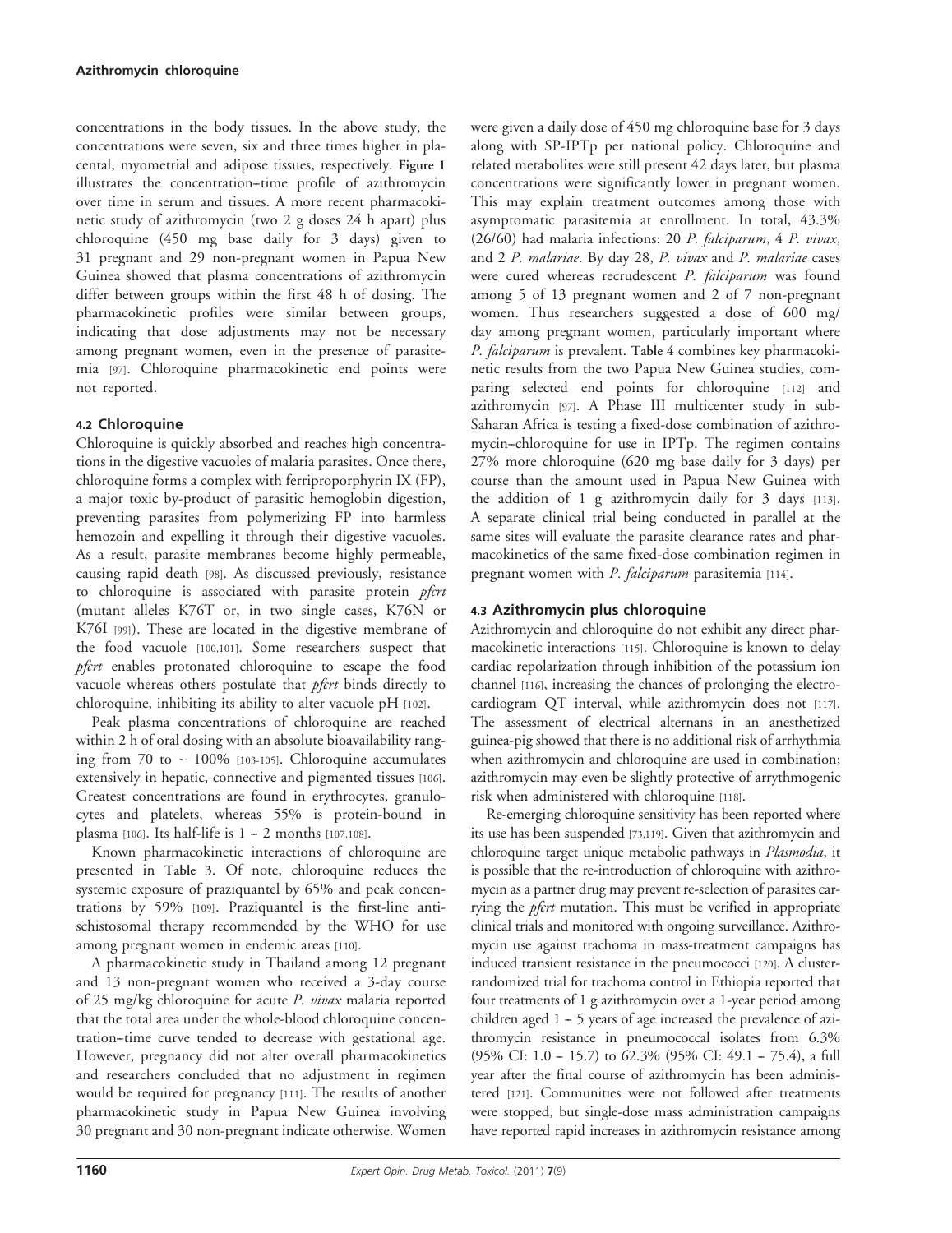

Figure 1. Pharmacokinetic elimination of 1 g azithromycin through maternal serum and myometrial, adipose and placental tissue (ng/ml/h).

Adapted from [96].

|  |  |  |  | Table 3. Drug interactions with chloroquine. |
|--|--|--|--|----------------------------------------------|
|--|--|--|--|----------------------------------------------|

| <b>Drug</b><br><b>Type</b> |                                     | Interaction with chloroquine                                                                                                                                    | <b>Clinical significance</b>                                                                                |  |
|----------------------------|-------------------------------------|-----------------------------------------------------------------------------------------------------------------------------------------------------------------|-------------------------------------------------------------------------------------------------------------|--|
| Chlorpromazine             | Antipsychotics                      | Chloroquine, SP and amodiaquine increase<br>serum concentrations of chlorpromazine<br>1.7 - 4.3 times [131]                                                     | Unknown                                                                                                     |  |
| Cimetidine                 | Histamine h2-receptor<br>antagonist | Cimetidine increases serum concentration<br>of chloroquine prolonging its half-life 48% [132]                                                                   | Unknown                                                                                                     |  |
| Codeine                    | Opiate                              | Chloroquine inhibits CYP2D6 and may<br>theoretically interfere with bio-activation<br>of codeine to morphine [133]                                              | Unknown                                                                                                     |  |
| Cyclosporine               | Immunosuppressant                   | Cyclosporine concentrations increase up to<br>4.3 times when used with chloroquine [134]                                                                        | Cyclosporine dosages may need<br>to be reduced during concomitant<br>chloroquine use                        |  |
| Kaolin-Pectin              | Antidiarrhoeal                      | Kaolin-Pectin reduces the area under the<br>plasma-chloroquine concentration-time<br>curve by $\sim$ 30% [135]                                                  | Unknown                                                                                                     |  |
| Methotrexate               | Antimetabolite<br>and antifolate    | Methotrexate peak concentrations are<br>reduced 20% and its area under the<br>concentration-time curve is reduced<br>28% with concomitant chloroquine use [136] | Unknown                                                                                                     |  |
| Praziquantel               | Anthelmintic                        | Concomitant use of chloroquine reduces<br>concentration-time curve of praziquantel<br>65% and peak concentrations 59% [109]                                     | WHO recommends inclusion of<br>pregnant women in deworming<br>campaigns with 40 mg/kg<br>praziquantel [110] |  |

pneumococcal isolates, only to have them return to baseline levels within  $6-12$  months [120,122]. Data from Ethiopia shows similar effects on the pneumococci following mass dosing of children with 1 g azithromycin every 6 months. After 3 years and six courses of azithromycin, 76.8% (95% CI: 66.3 -- 85.1) of children carried azithromycin-resistant pneumococci, levels dropped rapidly following the cessation of dosing. Most importantly, however, is that no evidence appears to associate azithromycin use with the selection of penicillin resistance among the pneumococcus. It is unknown whether macrolide resistance will persist in the context of IPTp. Monitoring of resistance markers will be important if AZCQ is adopted for antenatal use. The dosing regimen of AZCQ, containing 3 g azithromycin (1 g daily for 3 days), may possibly be counterselective and curb wild-type pneumococci survival; evidence from a 10-year multinational surveillance study shows that the treatment of respiratory tract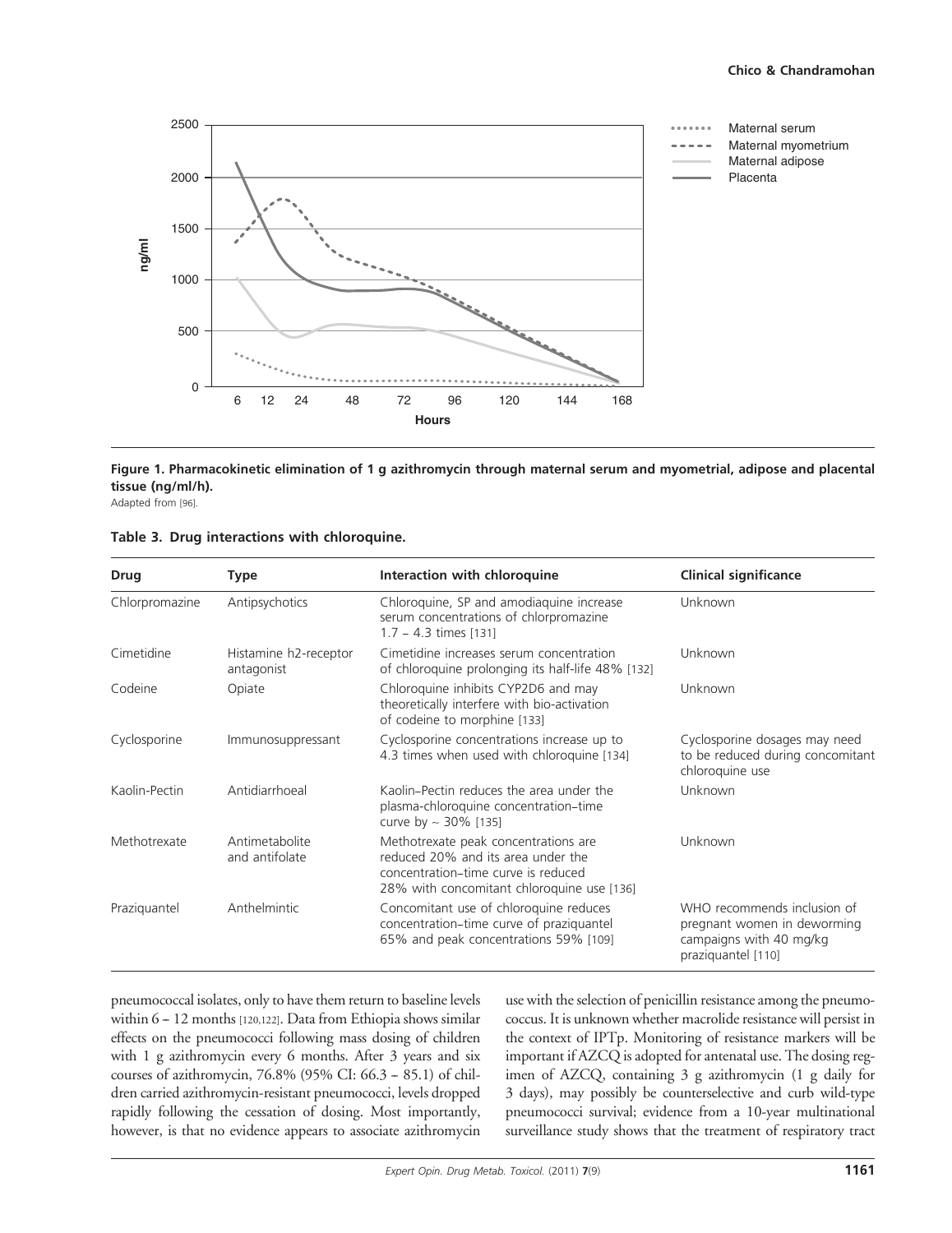|                     | Chloroquine pharmacokinetic study* [112]     |                                                |         | Azithromycin pharmacokinetic study <sup>#</sup> [97] |                                                  |           |
|---------------------|----------------------------------------------|------------------------------------------------|---------|------------------------------------------------------|--------------------------------------------------|-----------|
|                     | <b>Pregnant women</b><br>$(n = 30)$ [95% CI] | Non-pregnant<br>women ( $n = 30$ )<br>[95% CI] | p       | <b>Pregnant women</b><br>$(n = 31)$ [95% CI]         | Non-pregnant<br>women ( $n = 29$ )<br>$[95%$ CI] | р         |
| Parameter           |                                              |                                                |         |                                                      |                                                  |           |
| CL/F (I/h)          | $32.0$ $[28.8 - 36.5]$                       | $23.9$ $[21.3 - 26.3]$                         | < 0.001 |                                                      |                                                  |           |
| $CLM/F$ (I/h)       | $5.74$ [5.17 - 6.55]                         | $4.29$ [3.82 - 4.72]                           | < 0.001 |                                                      |                                                  |           |
| $VdF$ (I)           | 3406 [2819 - 4919]                           | 2702 [2230 - 3535]                             | 0.007   | 647 [422 – 995]                                      | $249$ [157 – 363]                                | NS.       |
| $V_{P2}/F$ (1)      |                                              |                                                |         | 3888 [3708 - 4104]                                   | 3672 [3456 - 3888]                               | 0.034     |
| $V_{\rm sc}$ /F (l) | 7147 [6721 - 9638]                           | 6707 [5843 - 7158]                             | 0.009   | 8355 [7460 - 8973]                                   | 6875 [6115 - 7526]                               | 0.002     |
| $t_{1/2\alpha}$ (h) |                                              |                                                |         | $0.88$ $[0.57 - 1.36]$                               | $0.39$ $[0.24 - 0.56]$                           | < 0.001   |
| $t_{1/2\beta}$ (h)  | 266 [244 - 280]                              | $291$ $[272 - 313]$                            | < 0.001 | $20.7$ [18.3 - 22.8]                                 | $18.8$ [15.3 - 21]                               | NS.       |
| $t_{1/2\gamma}$ (h) |                                              |                                                |         | $78.2$ [74 – 82.5]                                   | $77.1$ $[71.5 - 84.5]$                           | NS.       |
| $AUC_{0-m}$         | $35,750$ (mg $\cdot$ h/litre)                | 47,892 (mg $\cdot$ h/litre)                    | < 0.001 | 28,713 ( $\mu$ g h litre <sup>-1</sup> )             | 31,781 ( $\mu$ g h litre <sup>-1</sup> )         | <b>NS</b> |
|                     | $[31,343 - 39,729]$                          | $[43, 486 - 53, 746]$                          |         | $[25,913 - 32,942]$                                  | $[28,736 - 38,012]$                              |           |

Table 4. Chloroquine pharmacokinetics and azithromycin pharmacokinetics among pregnant and nonpregnant women in Papua New Guinea.

\*Chloroquine pharmacokinetic study: all women received 450 mg base chloroquine for 3 days plus SP-IPTp.

z Azithromycin pharmacokinetic study: women received either two 2 g doses azithromycin plus 450 mg base chloroquine for 3 days OR two 2 g doses azithromycin plus SP-IPTp.

 $AUC_{0}$  -  $\alpha$ : Area under the curve; CL/F: Clearance from the first compartment/bioavailability; CL<sub>M</sub>/F: Metabolic clearance/bioavailability; NS: Not significant;  $t_{1/2\alpha}$ : First distribution half-life;  $t_{1/2\beta}$ : Elimination half-life;  $t_{1/2\gamma}$ : Terminal half-life; V<sub>C</sub>F: Volume of distribution of the first compartment/bioavailability; V<sub>P2</sub>/F: Volume of distribution of the second compartment/bioavailability;  $V_{\text{ss}}/F$ : Volume of distribution at steady state/bioavailability.

infections to the point of bacterial eradication minimizes the potential for selecting and maintaining resistant strains [123].

The potential for developing azithromycin resistance in syphilis is possible as has been observed in high-income countries [124]. This is considerably less likely to occur in sub-Saharan Africa if pregnant women with syphilis are simultaneously given BPG along with azithromycin--chloroquine.

# 5. Regulatory affairs

The combination therapy azithromycin-chloroquine is not currently registered for any indication, although Pfizer may pursue an application for IPTp. SP and mefloquine are both manufactured by Roche Pharmaceuticals which is not known to be preparing a registration dossier for the use of either antimalarial therapy in pregnancy.

# 6. Conclusion

Azithromycin--chloroquine is a potential alternative to SP, having shown efficacy against P. falciparum among nonpregnant adults in sub-Saharan Africa, Colombia and India, even in the presence of parasite populations saturated with chloroquine-resistance markers. The combination may be safely administered any time in pregnancy and offers benefits of clearing several STI/RTI. Pharmacokinetic measurements in pregnancy suggest that dose adjustments may not be necessary for azithromycin but daily chloroquine dosing needs to be 600 mg for 3 days.

# 7. Expert opinion

Malaria transmission has declined in some epidemiological settings. There is no evidence to suggest, however, that the risk of malaria in pregnancy without preventive measures has declined in the same locations. It is possible that the risk of adverse events associated with malaria in pregnancy will increase for an unknown period of time while malaria control and elimination measures are scaled up and multigravidae fail to acquire immunity through exposure in earlier pregnancies. Thus, the need to identify a replacement for SP is as important as ever.

Therapy that combines antimalarial and antimicrobial protection, and safe administration in any trimester of pregnancy, is essential to the profiles of drugs that may replace SP for IPTp. This is important for three reasons: i) the prevalence of malaria and curable STI/RTI in pregnancy is similar and the burden of STI/RTI will increase, proportionately, as malaria control measures and elimination measures are scaled up; ii) peripheral parasitemia is actually highest between gestational weeks 9 and 16, a period when SP and all other compounds currently under investigation, except azithromycin--chloroquine, would be largely contraindicated [1,125]; and iii) T. vaginalis and the bacteria associated with bacterial vaginosis are believed to trigger preterm delivery by slowly secreting proteases that degrade and weaken fetal membranes [126,127]. Subanalysis in a Cochrane review illustrates the importance of early intervention: in five trials of 2387 women who were treated before 20 weeks gestation, the use of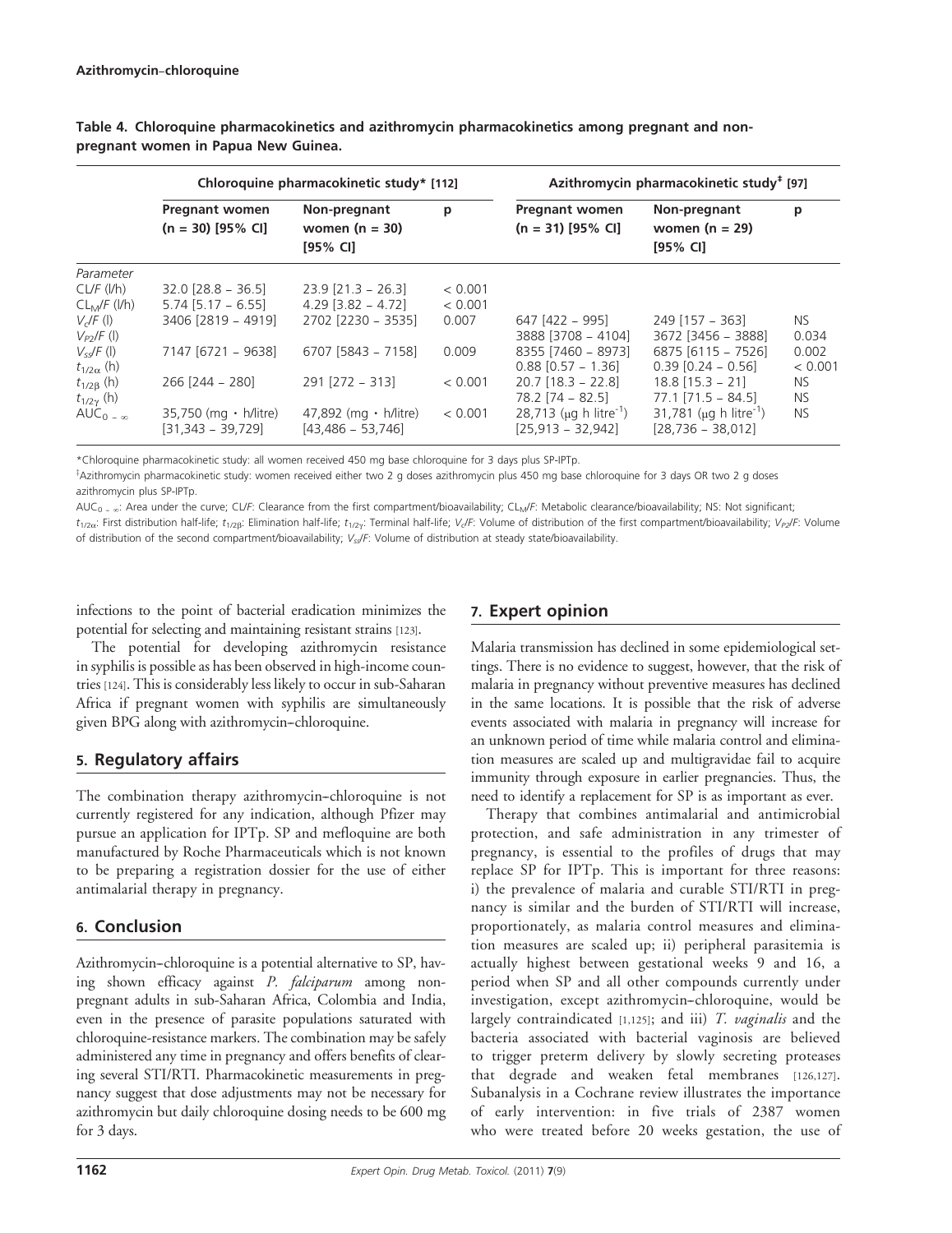antibiotics was associated with a statistically significant decreased risk of preterm birth < 37 weeks (Peto Odds Ratio 0.72, 95% CI: 0.55 - 0.95) [23]. These encouraging observations need to be verified by further clinical study as the pooled data did not include head to head comparisons of early versus late treatment. Nevertheless, because azithromycin--chloroquine is safe in all trimesters, healthcare providers may be less concerned about imprecise gestational estimates in pregnancy while administering this combination of drugs as IPTp. Treatment compliance, however, will rely on pregnant women self-administering drugs. Co-formulated tablets being tested for IPTp are film-coated and, thus, may not have a bitter taste; sugar-coating chloroquine tablets increased the use of monotherapy by 64% [128] and could be considered for azithromycin-chloroquine.

#### Bibliography

Papers of special note have been highlighted as either of interest ( $\bullet$ ) or of considerable interest (••) to readers.

- 1. Brabin B. An analysis of malaria in pregnancy in Africa. Bull World Health Organ 1983;61:1005-16
- 2. McGregor IA, Wilson ME, Billewicz WZ. Malaria infection of the placenta in The Gambia, West Africa; its incidence and relationship to stillbirth, birthweight and placental weight. Trans R Soc Trop Med Hyg 1983;77(2):232-44
- 3. McGregor IA. Epidemiology, malaria and pregnancy. Am J Trop Med Hyg 1984;33(4):517-25
- 4. Gilles HM, Lawson JB, Sibelas M, et al. Malaria, anaemia and pregnancy. Ann Trop Med Parasitol 1969;63(2):245-63
- 5. Dellicour S, Tatem AJ, Guerra CA, et al. Quantifying the number of pregnancies at risk of malaria in 2007: a demographic study. PLoS Med 2010;7(1):e1000221
- . Quantifies the global burden of malaria in pregnancy using the latest transmission data.
- 6. World Health Organization. A strategic framework for malaria prevention and control during pregnancy in the Africa Region. World Health Organization Regional Office for Africa; 2004
- 7. World Health Organization. World Malaria Report 2009. World Health Organization, Geneva; 2009
- 8. Greenwood B, Alonso P, ter Kuile FO, et al. Malaria in pregnancy: priorities for

There is some concern that the use of azithromycin--chloroquine in IPTp may increase the prevalence of azithromycinand erythromycin-resistant pneumococci, although evidence from mass trachoma-treatment campaigns suggests that the selection for resistant mutations is transient in nonpregnant participants. This needs to be monitored as part of any IPTp program.

# Declaration of interest

M Chico receives funding for two studies researching azithromycin plus chloroquine for use in intermittent preventive treatment for malaria in pregnancy co-sponsored by Pfizer and Medicines for Malaria Venture, a not-for-profit public--private partnership. D Chandramohan declares no conflicts of interest.

research. Lancet Infect Dis 2007;7(2):169-74

- 9. Jacobson GF, Autry AM, Kirby RS, et al. A randomized controlled trial comparing amoxicillin and azithromycin for the treatment of Chlamydia trachomatis in pregnancy. Am J Obstet Gynecol 2001;184(7):1352-4, discussion 1354-56
- 10. Kacmar J, Cheh E, Montagno A, et al. A randomized trial of azithromycin versus amoxicillin for the treatment of Chlamydia trachomatis in pregnancy. Infect Dis Obstet Gynecol 2001;9(4):197-202
- 11. Rahangdale L, Guerry S, Bauer HM, et al. An observational cohort study of Chlamydia trachomatis treatment in pregnancy. Sex Transm Dis 2006;33(2):106-10
- 12. Sarkar M, Woodland C, Koren G, et al. Pregnancy outcome following gestational exposure to azithromycin. BMC Pregnancy Childbirth 2006;6:18
- 13. Wolfe MS, Cordero JF. Safety of chloroquine in chemosuppression of malaria during pregnancy. Br Med J (Clin Res Ed) 1985;290(6480):1466-7
- 14. Levy M, Buskila D, Gladman DD, et al. Pregnancy outcome following first trimester exposure to chloroquine. Am J Perinatol 1991;8(3):174-8
- 15. Phillips-Howard PA, Wood D. The safety of antimalarial drugs in pregnancy. Drug Saf 1996;14(3):131-45
- 16. Klinger G, Morad Y, Westall CA, et al. Ocular toxicity and antenatal exposure to chloroquine or hydroxychloroquine for

Chico & Chandramohan

rheumatic diseases. Lancet 2001;358(9284):813-14

- 17. Nakornchai S, Konthiang P. Activity of azithromycin or erythromycin in combination with antimalarial drugs against multidrug-resistant Plasmodium falciparum in vitro. Acta Trop 2006;100(3):185-91
- Provides evidence of in vitro synergy between azithromycin and chloroquine against P. falciparum.
- 18. Dunne MW, Singh N, Shukla M, et al. A multicenter study of azithromycin, alone and in combination with chloroquine, for the treatment of acute uncomplicated Plasmodium falciparum malaria in India. J Infect Dis 2005;191(10):1582-8
- Demonstrates in vivo synergy between azithromycin and chloroquine in the parasitological clearance of P. falciparum
- 19. Riedner G, Rusizoka M, Todd J, et al. Single-dose azithromycin versus penicillin G benzathine for the treatment of early syphilis. N Engl J Med 2005;353(12):1236-44
- 20. Handsfield HH, Dalu ZA, Martin DH, et al. Multicenter trial of single-dose azithromycin vs. ceftriaxone in the treatment of uncomplicated gonorrhea. Azithromycin Gonorrhea Study Group. Sex Transm Dis 1994;21(2):107-11
- 21. Wehbeh HA, Ruggeirio RM, Shahem S, et al. Single-dose azithromycin for Chlamydia in pregnant women. J Reprod Med 1998;43(6):509-14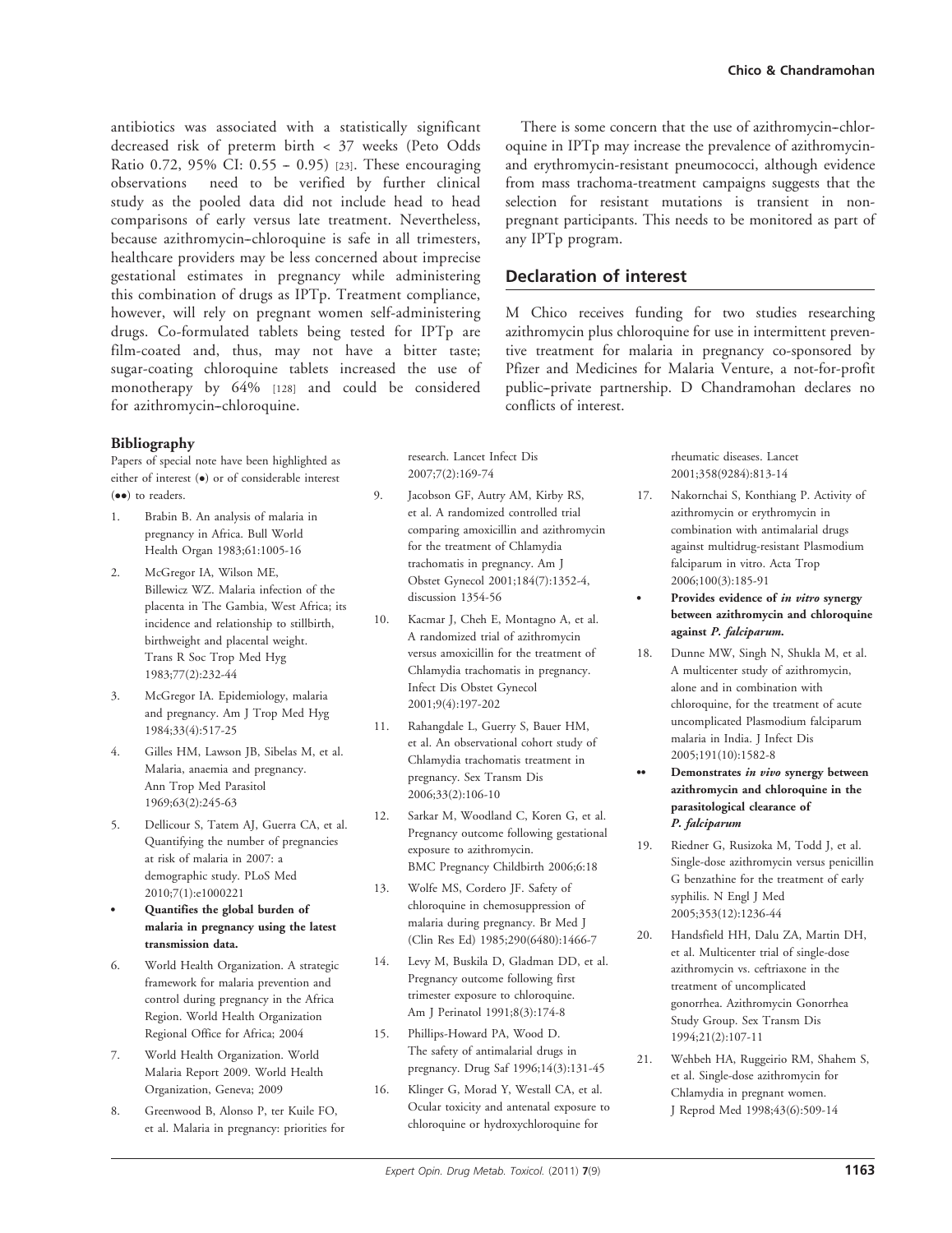#### Azithromycin--chloroquine

- 22. Luntamo M, Kulmala T, Mbewe B, et al. Effect of repeated treatment of pregnant women with sulfadoxinepyrimethamine and azithromycin on preterm delivery in Malawi: a randomized controlled trial. Am J Trop Med Hyg 2010;83:1212-20
- 23. McDonald HM, Brocklehurst P, Gordon A. Antibiotics for treating bacterial vaginosis in pregnancy. Cochrane Database Syst Rev 2007;(1):CD000262
- 24. Chico RM. Burden of infections during pregnancy in Sub-Saharan Africa. 59th Annual Meeting of the American Society of Tropical Medicine and Hygiene; 2010
- 25. Schlagenhauf P, Adamcova M, Regep L, et al. The position of mefloquine as a 21st century malaria chemoprophylaxis. Malar J 2010;9:357
- 26. Karbwang J, White NJ. Clinical pharmacokinetics of mefloquine. Clin Pharmacokinet 1990;19(4):264-79
- 27. Steketee RW, Wirima JJ, Slutsker L, et al. Malaria treatment and prevention in pregnancy: indications for use and adverse events associated with use of chloroquine or mefloquine. Am J Trop Med Hyg 1996;55(1 Suppl):50-6
- 28. Briand V, Bottero J, Noel H, et al. Intermittent treatment for the prevention of malaria during pregnancy in Benin: a randomized, open-label equivalence trial comparing sulfadoxine-pyrimethamine with mefloquine. J Infect Dis 2009;200(6):991-1001
- . Clinical trial of mefloquine-IPTp reporting adverse event rate of 78%.
- 29. ter Kuile FO, Nosten F, Luxemburger C, et al. Mefloquine treatment of acute falciparum malaria: a prospective study of non-serious adverse effects in 3673 patients. Bull World Health Organ 1995;73(5):631-42
- 30. Tansley R, Lotharius J, Priestley A, et al. A randomized, double-blind, placebocontrolled study to investigate the safety, tolerability, and pharmacokinetics of single enantiomer (+)-mefloquine compared with racemic mefloquine in healthy persons. Am J Trop Med Hyg 2010;83(6):1195-201
- 31. Overbosch D, Schilthuis H, Bienzle U, et al. Atovaquone-proguanil versus mefloquine for malaria prophylaxis in nonimmune travelers: results from a randomized, double-blind study. Clin Infect Dis 2001;33(7):1015-21
- 32. Sevene E, Gonzalez R, Menendez C. Current knowledge and challenges of antimalarial drugs for treatment and prevention in pregnancy. Expert Opin Pharmacother 2010;11(8):1277-93
- 33. Phillips M. Adverse events associated with mefloquine. Women may be more susceptible to adverse events. BMJ 1996;313(7071):1552-3
- 34. Pennie RA, Koren G, Crevoisier C. Steady state pharmacokinetics of mefloquine in long-term travellers. Trans R Soc Trop Med Hyg 1993;87(4):459-62
- 35. Jacquerioz FA, Croft AM. Drugs for preventing malaria in travellers. Cochrane Database Syst Rev 2009;(4):CD006491
- . Documents case reports of 22 fatalities that implicate mefloquine use at recommended doses.
- 36. Nosten F, Vincenti M, Simpson J, et al. The effects of mefloquine treatment in pregnancy. Clin Infect Dis 1999;28(4):808-15
- 37. Chen LH, Wilson ME, Schlagenhauf P. Controversies and misconceptions in malaria chemoprophylaxis for travelers. JAMA 2007;297(20):2251-63
- 38. Kalilani L, Mofolo I, Chaponda M, et al. A randomized controlled pilot trial of azithromycin or artesunate added to sulfadoxine-pyrimethamine as treatment for malaria in pregnant women. PLoS ONE 2007;2(11):e1166
- 39. van den Broek NR, White SA, Goodall M, et al. The APPLe study: a randomized, community-based, placebo-controlled trial of azithromycin for the prevention of preterm birth, with meta-analysis. PLoS Med 2009;6(12):e1000191
- 40. World Health Organization. Sexually transmitted and other reproductive tract infections: guide to essential practice. Department of Reproductive Health and Research, World Health Organization, Geneva; 2005
- 41. Zhou P, Qian Y, Xu J, et al. Occurrence of congenital syphilis after maternal treatment with azithromycin during pregnancy. Sex Transm Dis 2007;34(7):472-4
- 42. Davis TM, Hung TY, Sim IK, et al. Piperaquine: a resurgent antimalarial drug. Drugs 2005;65(1):75-87
- 43. Mytton OT, Ashley EA, Peto L, et al. Electrocardiographic safety evaluation of dihydroartemisinin piperaquine in the treatment of uncomplicated falciparum malaria. Am J Trop Med Hyg 2007;77(3):447-50
- 44. Noedl H, Krudsood S, Leowattana W, et al. In vitro antimalarial activity of azithromycin, artesunate, and quinine in combination and correlation with clinical outcome. Antimicrob Agents Chemother 2007;51(2):651-6
- 45. Ohrt CWG, Lee P, Knirsch C, Milhous W. Assessment of azithromycin in combination with other antimalarial drugs against Plasmodium falciparum in vitro. Antimicrob Agents Chemother 2002;46:2518-24
- 46. Sykes A, Hendriksen I, Mtove G, et al. Azithromycin plus artesunate versus artemether-lumefantrine for treatment of uncomplicated malaria in tanzanian children: a randomized, controlled trial. Clin Infect Dis 2009;49:1195-201
- 47. Noedl H, Krudsood S, Chalermratana K, et al. Azithromycin combination therapy with artesunate or quinine for the treatment of uncomplicated Plasmodium falciparum malaria in adults: a randomized, phase 2 clinical trial in Thailand. Clin Infect Dis 2006;43(10):1264-71
- 48. Thriemer K, Starzengruber P, Khan WA, et al. Azithromycin combination therapy for the treatment of uncomplicated falciparum malaria in Bangladesh: an open-label randomized, controlled clinical trial. J Infect Dis 2010;202(3):392-8
- 49. Pfizer Labs. Zithromax Product Label. Available from: http://www.accessdata. fda.gov/drugsatfda\_docs/label/2009/ 050693s014,050730s021lbl.pdf, 2009
- 50. Pitsouni E, Iavazzo C, Athanasiou S, et al. Single-dose azithromycin versus erythromycin or amoxicillin for Chlamydia trachomatis infection during pregnancy: a meta-analysis of randomised controlled trials. Int J Antimicrob Agents 2007;30(3):213-21
- 51. Oldfield EC III, Fessel WJ, Dunne MW, et al. Once weekly azithromycin therapy for prevention of Mycobacterium avium complex infection in patients with AIDS: a randomized, double-blind, placebo-controlled multicenter trial. Clin Infect Dis 1998;26(3):611-19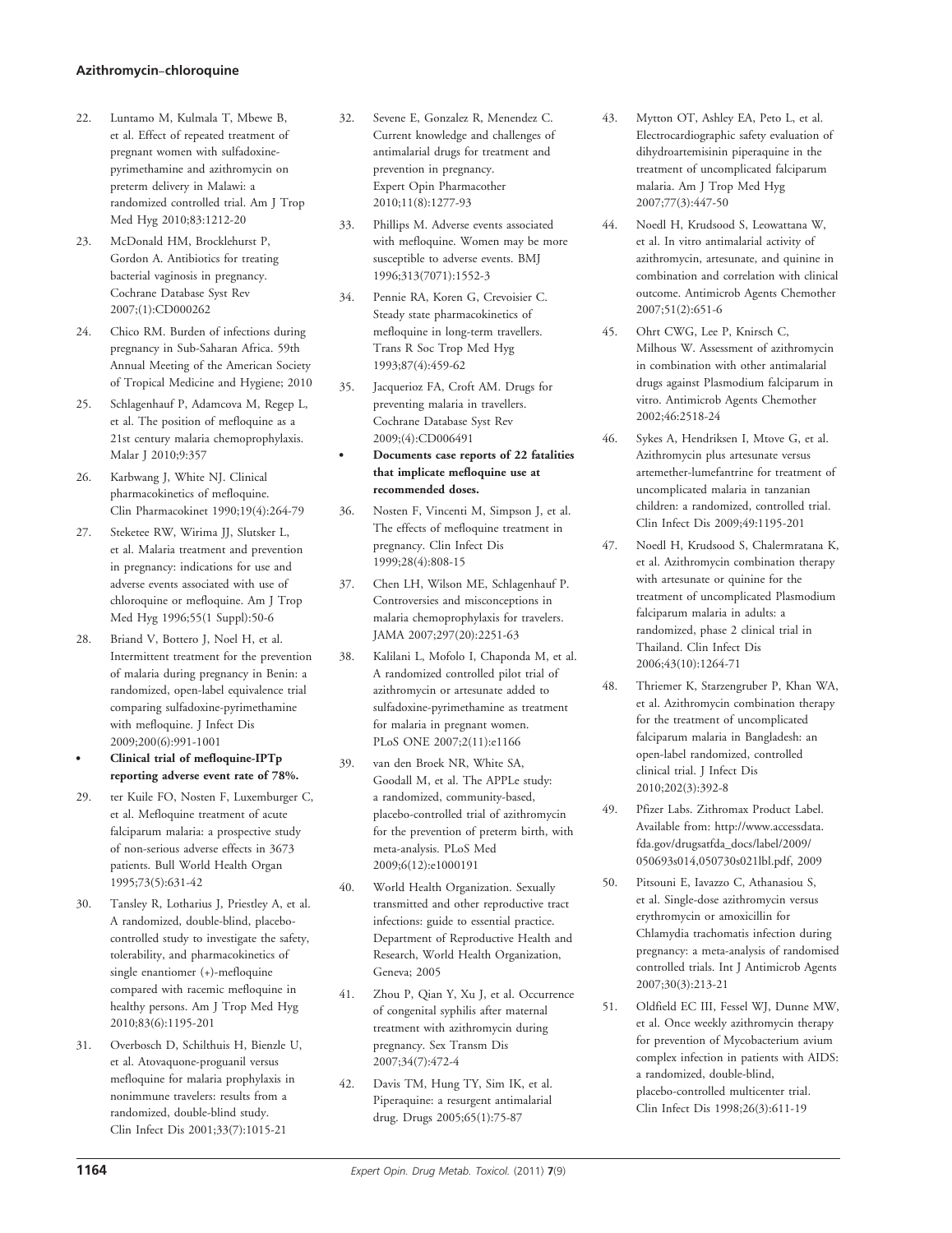- 52. Tseng AL, Dolovich L, Salit IE. Azithromycin-related ototoxicity in patients infected with human immunodeficiency virus. Clin Infect Dis 1997;24(1):76-7
- 53. Taylor WR, Richie TL, Fryauff DJ, et al. Malaria prophylaxis using azithromycin: a double-blind, placebo-controlled trial in Irian Jaya, Indonesia. Clin Infect Dis 1999;28:74-81
- 54. Heppner DG Jr, Walsh DS, Uthaimongkol N, et al. Randomized, controlled, double-blind trial of daily oral azithromycin in adults for the prophylaxis of Plasmodium vivax malaria in Western Thailand. Am J Trop Med Hyg 2005;73(5):842-9
- 55. Motta M, Tincani A, Faden D, et al. Antimalarial agents in pregnancy. Lancet 2002;359(9305):524-5
- 56. Sowunmi A, Walker O, Salako LA. Pruritus and antimalarial drugs in Africans. Lancet 1989;334(8656):213
- 57. Ursing J, Kofoed PE, Rodrigues A, et al. Chloroquine is grossly overdosed and overused but well tolerated in Guineabissau. Antimicrob Agents Chemother 2009;53(1):180-5
- 58. Jaeger A. Poisonous substances: quinine and chloroquine. Medicine 2007;35:652-3
- 59. Mutabingwa T, Villegas L, Nosten F. Chemoprophylaxis and other protective measures: preventing pregnancy malaria. In: Duffy P, editor, Malaria in pregnancy: deadly parasite, susceptible host. Taylor and Francis, London; 2001. p. 189-222
- 60. Most H. Clinical trials of antimalarial drugs. In: Coates JB, editor, Internal medicine in world war II. Office of the Surgeon General, Medical Department, United States Army, Washington DC; 1963
- 61. World Health Organization. WHO model prescribing information. Drugs used in parasitic diseases. 2nd edition; 1995
- 62. Naing C, Aung K, Win DK, et al. Efficacy and safety of chloroquine for treatment in patients with uncomplicated Plasmodium vivax infections in endemic countries. Trans R Soc Trop Med Hyg 2010;104(11):695-705
- 63. Baird JK. Resistance to therapies for infection by Plasmodium vivax. Clin Microbiol Rev 2009;22(3):508-34
- 64. World Health Organization. Guidelines for the treatment of malaria. 2nd edition; 2010
- 65. Price RN, Douglas NM, Anstey NM. New developments in Plasmodium vivax malaria: severe disease and the rise of chloroquine resistance. Curr Opin Infect Dis 2009;22(5):430-5
- 66. Phillips EJ, Keystone JS, Kain KC. Failure of combined chloroquine and high-dose primaquine therapy for Plasmodium vivax malaria acquired in Guyana, South America. Clin Infect Dis 1996;23(5):1171-3
- 67. de Santana Filho FS, Arcanjo AR, Chehuan YM, et al. Chloroquineresistant Plasmodium vivax, Brazilian Amazon. Emerg Infect Dis 2007;13(7):1125-6
- 68. Cot M, Le Hesran JY, Miailhes P, et al. Increase of birth weight following chloroquine chemoprophylaxis during the first pregnancy: results of a randomized trial in Cameroon. Am J Trop Med Hyg 1995;53(6):581-5
- 69. Denoeud L, Fievet N, Aubouy A, et al. Is chloroquine chemoprophylaxis still effective to prevent low birth weight? Results of a study in Benin. Malar J 2007;6:27
- 70. Tagbor H, Bruce J, Ord R, et al. Comparison of the therapeutic efficacy of chloroquine and sulphadoxinepyremethamine in children and pregnant women. Trop Med Int Health 2007;12(11):1288-97
- 71. Bloland PB, Lackritz EM, Kazembe PN, et al. Beyond chloroquine: implications of drug resistance for evaluating malaria therapy efficacy and treatment policy in Africa. J Infect Dis 1993;167(4):932-7
- 72. Djimde A, Doumbo OK, Cortese JF, et al. A molecular marker for chloroquine-resistant falciparum malaria. N Engl J Med 2001;344(4):257-63
- 73. Kublin JG, Cortese JF, Njunju EM, et al. Reemergence of chloroquinesensitive Plasmodium falciparum malaria after cessation of chloroquine use in Malawi. J Infect Dis 2003;187(12):1870-5
- 74. Laufer MK, Thesing PC, Eddington ND, et al. Return of chloroquine antimalarial efficacy in Malawi. N Engl J Med 2006;355(19):1959-66
- 75. Laufer MK, Takala-Harrison S, Dzinjalamala FK, et al. Return of

chloroquine-susceptible falciparum malaria in Malawi was a reexpansion of diverse susceptible parasites. J Infect Dis 2010;202(5):801-8

- 76. Hastings IM, Donnelly MJ. The impact of antimalarial drug resistance mutations on parasite fitness, and its implications for the evolution of resistance. Drug Resist Updat 2005;8(1-2):43-50
- 77. Hellgren U, Johansson I, Dias F, et al. Chloroquine resistant Plasmodium falciparum malaria in Guinea-Bissau. Trans R Soc Trop Med Hyg 1991;85(1):36
- 78. Ursing J, Schmidt BA, Lebbad M, et al. Chloroquine resistant P. falciparum prevalence is low and unchanged between 1990 and 2005 in Guinea-Bissau: an effect of high chloroquine dosage? Infect Genet Evol 2007;7(5):555-61
- 79. Ursing J, Kofoed PE, Rodrigues A, et al. Similar efficacy and tolerability of double-dose chloroquine and artemetherlumefantrine for treatment of Plasmodium falciparum infection in Guinea-Bissau: a randomized trial. J Infect Dis 2011;203(1):109-16
- Three-day course of 50 mg/kg chloroquine, divided into six doses, was not inferior to a standard threeday course of artemether-lumefantrine. PCR-adjusted ACPRs at days 28, 42 and 70 for chloroquine were 95.1%, 93.8% and 93.1%, respectively.
- 80. Valderramos SG, Valderramos JC, Musset L, et al. Identification of a mutant PfCRT-mediated chloroquine tolerance phenotype in Plasmodium falciparum. PLoS Pathog 2010;6(5):e1000887
- 81. van Eijk AM, Terlouw DJ. Azithromycin for treating uncomplicated malaria. Cochrane Database Syst Rev 2011;CD006688
- Cochrane review of azithromycin for treatment of uncomplicated malaria among non-pregnant adults.
- 82. Tagbor H, Bruce J, Agbo M, et al. Intermittent screening and treatment versus intermittent preventive treatment of malaria in pregnancy: a randomised controlled non-inferiority trial. PLoS ONE 2010;5(12):e14425
- 83. Lewis D, Mulenga M, Mugyenyi P, et al. Abstracts of the 5th European Congress on Tropical Medicine and International Health, 24 -- 28 May 2007, Amsterdam, the Netherlands; O26-44: a phase 2/3,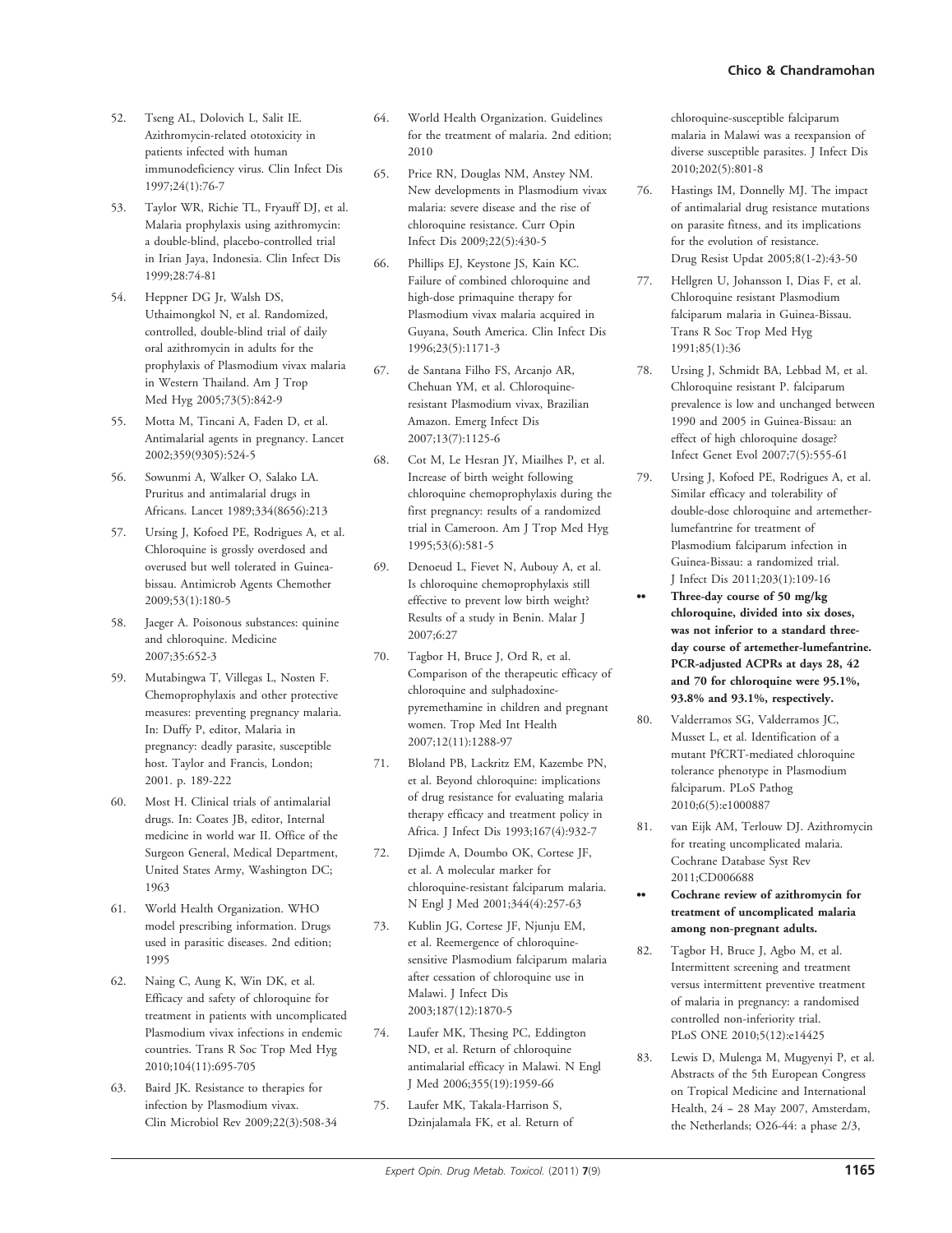#### Azithromycin--chloroquine

randomized, double-blind, comparative trial of azithromycin plus chloroquine vs. mefloquine for the treatment of uncomplicated Plasmodium falciparum malaria in Africa. Trop Med Int Health 2007;12(Suppl 1):82-3, Available from: http://onlinelibrary.wiley.com/doi/ 10.1111/j.1365-3156.2007.01866.x/pdf

- 84. Chandra R, Lewis D, Moran D, et al. A phase 2, open-label, non-comparative trial of azithromycin 2G plus chloroquine 600 mg base daily for three days for the treatment of uncomplicated plasmodium falciparum malaria. 57th Annual Meeting of the American Society of Tropical Medicine and Hygiene; Symposium 62, No. 374. Available from: http://www.astmh.org/documents/ ASTMH08FinalProgram.pdf, [7 - 11 December 2008]
- 85. Gladue RP, Bright GM, Isaacson RE, et al. In vitro and in vivo uptake of azithromycin (CP-62,993) by phagocytic cells: possible mechanism of delivery and release at sites of infection. Antimicrob Agents Chemother 1989;33(3):277-82
- 86. Sidhu AB, Sun Q, Nkrumah LJ, et al. In vitro efficacy, resistance selection, and structural modeling studies implicate the malarial parasite apicoplast as the target of azithromycin. J Biol Chem 2007;282(4):2494-504
- 87. Retsema J, Fu W. Macrolides: structures and microbial targets. Int J Antimicrob Agents 2001;18(Suppl 1):3-10
- 88. Schlünzen F, Harms JM, Franceschi F, et al. Structural basis for the antibiotic activity of ketolides and azalides. Structure 2003;11:329-38
- 89. Dahl EL, Rosenthal PJ. Apicoplast translation, transcription and genome replication: targets for antimalarial antibiotics. Trends Parasitol 2008;24(6):279-84
- 90. Peters DH, Friedel HA, McTavish D. Azithromycin. A review of its antimicrobial activity, pharmacokinetic properties and clinical efficacy. Drugs 1992;44(5):750-99
- 91. Dunn CJ, Barradell LB. Azithromycin. A review of its pharmacological properties and use as 3-day therapy in respiratory tract infections. Drugs 1996;51(3):483-505
- 92. Ballow CH, Amsden GW. Azithromycin: the first azalide antibiotic. Ann Pharmacother 1992;26(10):1253-61
- 93. American Hospital Formulary Service -- Drug Information. In: McEvoy G, editor, Other macrolides: azithromycin. American Society Health System Pharmacists, Inc., Bethesda, MD; 2010
- 94. Heikkinen T, Laine K, Neuvonen PJ, et al. The transplacental transfer of the macrolide antibiotics erythromycin, roxithromycin and azithromycin. BJOG 2000;107(6):770-5
- 95. Hopkins S. Clinical toleration and safety of azithromycin. Am J Med 1991;91(3A):40S-5S
- 96. Ramsey PS, Vaules MB, Vasdev GM, et al. Maternal and transplacental pharmacokinetics of azithromycin. Am J Obstet Gynecol 2003;188(3):714-18
- Demonstrates the high concentration of azithromycin in placental, myometrial and adipose tissues, advantageous properties for its use in IPTp.
- 97. Salman S, Rogerson SJ, K K, et al. Pharmacokinetic properties of azithromycin in pregnancy. Antimicrob Agents Chemother 2010;54(1):360-6
- Pharamcokinetic evidence suggesting that no dose-adjustments are needed for use of azithromycin among pregnant women with mixed parasitaemia infections.
- 98. Fitch CD, Chevli R, Banyal HS, et al. Lysis of plasmodium falciparum by ferriprotoporphyrin IX and a chloroquine-ferriprotoporphyrin IX complex. Antimicrob Agents Chemother 1982;21(5):819-22
- 99. Chinappi M, Via A, Marcatili P, et al. On the mechanism of chloroquine resistance in plasmodium falciparum. PLoS ONE 2010;5(11):e14064
- 100. Martin RE, Kirk K. The malaria parasite's chloroquine resistance transporter is a member of the drug/ metabolite transporter superfamily. Mol Biol Evol 2004;21(10):1938-49
- 101. Cooper RA, Lane KD, Deng B, et al. Mutations in transmembrane domains 1, 4 and 9 of the Plasmodium falciparum chloroquine resistance transporter alter susceptibility to chloroquine, quinine and quinidine. Mol Microbiol 2007;63(1):270-82
- 102. Fidock DA, Nomura T, Talley AK, et al. Mutations in the P. falciparum digestive vacuole transmembrane protein PfCRT and evidence for their role in chloroquine resistance. Mol Cell 2000;6(4):861-71
- 103. White NJ. Clinical pharmacokinetics of antimalarial drugs. Clin Pharmacokinet 1985;10(3):187-215
- 104. Gustafsson LL, Walker O, Alvan G, et al. Disposition of chloroquine in man after single intravenous and oral doses. Br J Clin Pharmacol 1983;15(4):471-9
- 105. Sanofi-Synthelabo, Inc. Aralen®<br>- shlara guine phasehata paskaga chloroquine phosphate package insert. Available from: http://www.accessdata. fda.gov/drugsatfda\_docs/label/2003/ 06002slr039\_aralen\_lbl.pdf. [22 February 2001]
- 106. Cantrell F. Chloroquine. In: Wexler P, editor, Elsevier Academic Press, Oxford; 2005
- 107. Krishna S, White NJ. Pharmacokinetics of quinine, chloroquine and amodiaquine. Clinical implications. Clin Pharmacokinet 1996;30(4):263-99
- 108. Dollery D, editor. Therapeutic drugs. Churchill Livingstone, Edinburgh, UK; 1999
- 109. Masimirembwa CM, Naik YS, Hasler JA. The effect of chloroquine on the pharmacokinetics and metabolism of praziquantel in rats and in humans. Biopharm Drug Dispos 1994;15(1):33-43
- 110. Allen HE, Crompton DW, de Silva N, et al. New policies for using anthelmintics in high risk groups. Trends Parasitol 2002;18(9):381-2
- 111. Lee SJ, McGready R, Fernandez C, et al. Chloroquine pharmacokinetics in pregnant and nonpregnant women with vivax malaria. Eur J Clin Pharmacol 2008;64(10):987-92
- Pharmacokinetic evidence that no dose-adjustments are needed for use of chloroquine among pregnant women with P. vivax infections.
- 112. Karunajeewa HA, Salman S, Mueller I, et al. Pharmacokinetics of chloroquine and monodesethylchloroquine in pregnancy. Antimicrob Agents Chemother 2010;54(3):1186-92
- Pharamcokinetic evidence suggesting that dose-adjustments are needed for use of chloroquine among pregnant